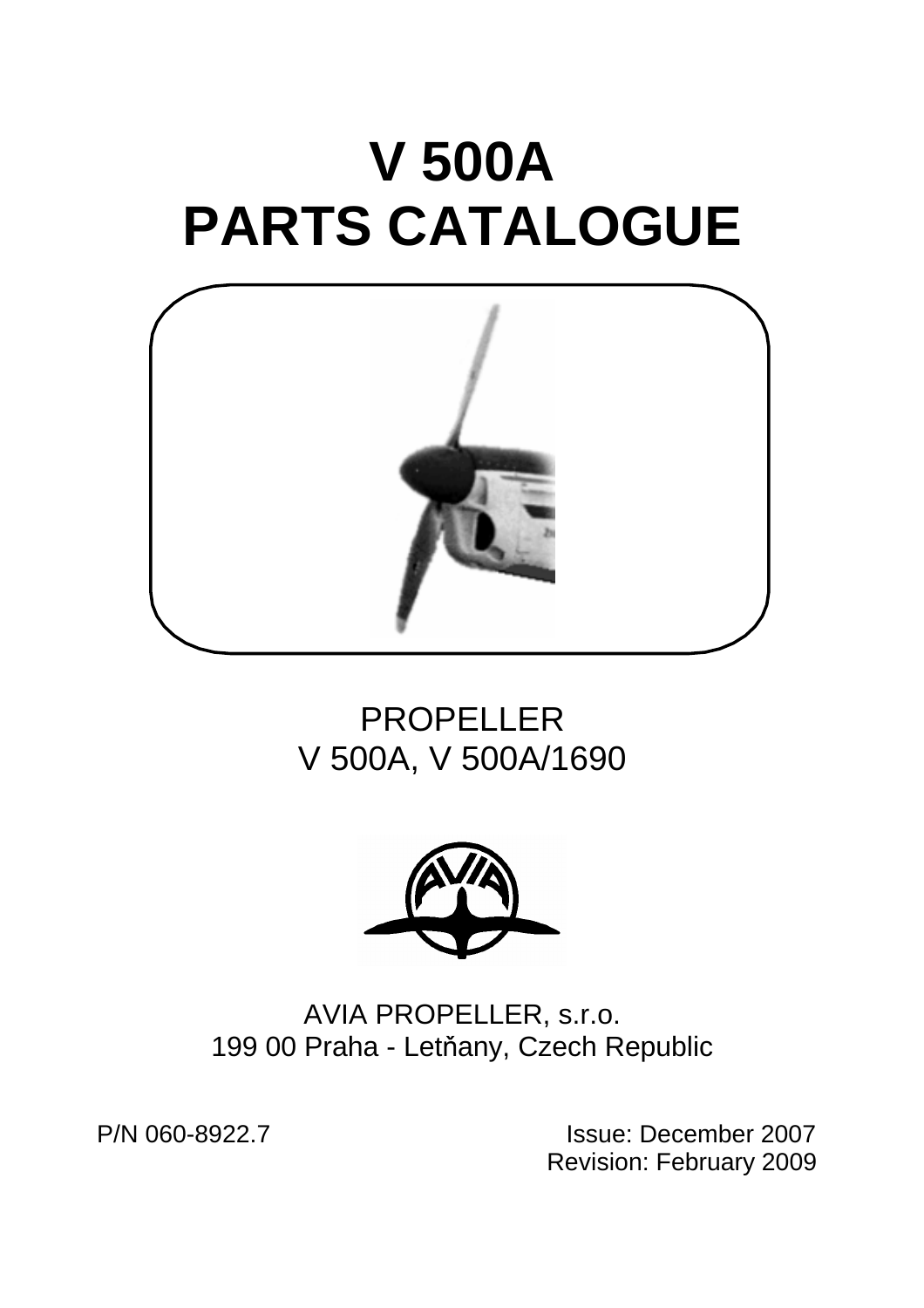## **CURRENT STATUS OF PAGES AS OF:**

THE ORIGINAL DATE OF THIS PUBLICATION IS DECEMBER 2007 INSERT LATEST PAGES DESTROY SUPERSEDED PAGES

TYP: V 500A

| PAGE STATUS                                                  | PAGE STATUS |
|--------------------------------------------------------------|-------------|
| Revision No.R-101/07 December 2007<br>Pages: all             |             |
| Revision No.R-135/08 December 2008<br>Pages: 1, 2, 9         |             |
| Revision No.R-7/09 January 2009<br>Pages: 1, 2, 19           |             |
| Revision No.R-23/09 February 2009<br>Pages: 1, 2, 19, 29, 31 |             |
|                                                              |             |
|                                                              |             |
|                                                              |             |
|                                                              |             |
|                                                              |             |
|                                                              |             |
|                                                              |             |
|                                                              |             |
|                                                              |             |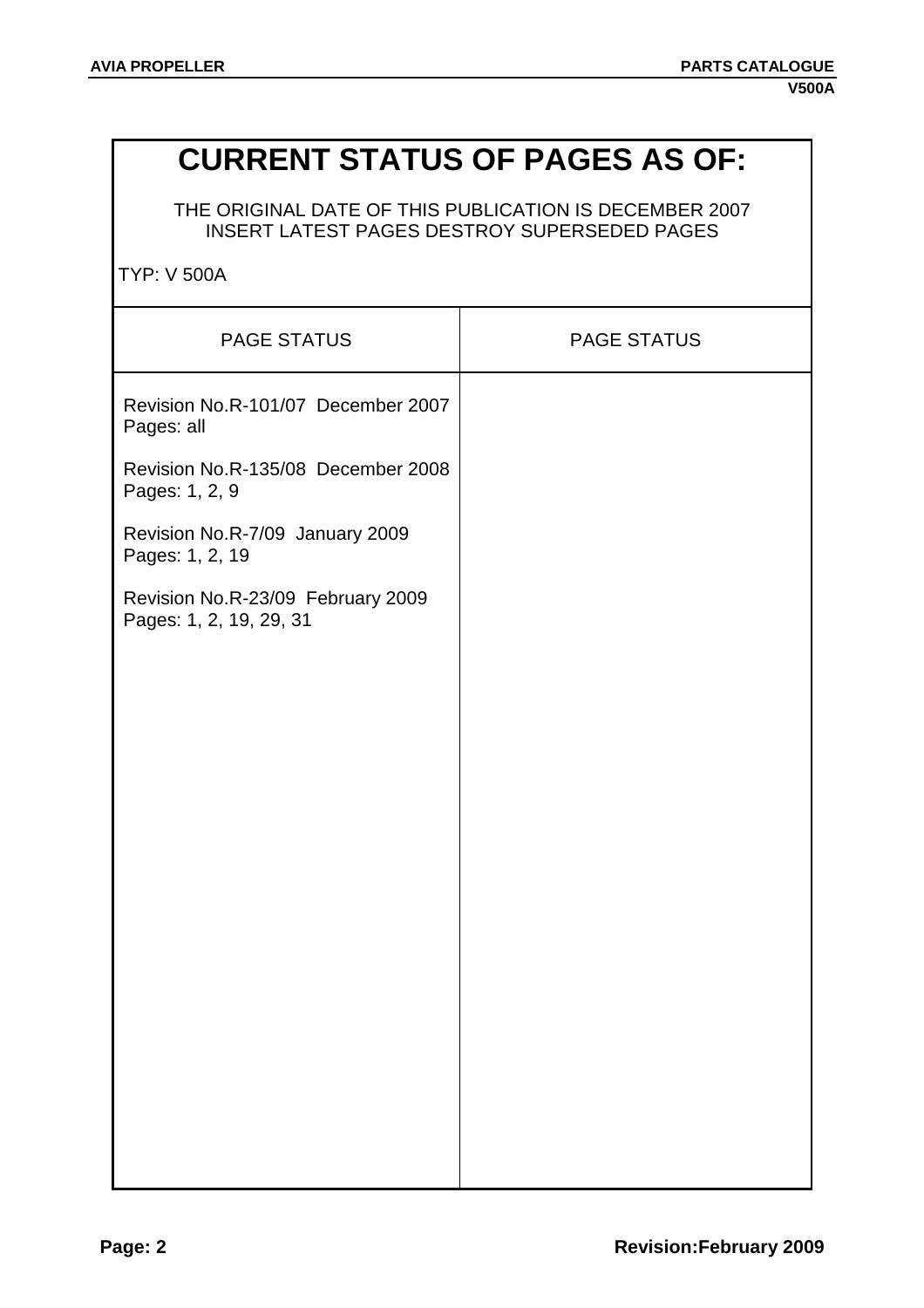#### **INTRODUCTION**

This V 500A propeller Parts Catalogue is intended for ordering spare parts. Together with V 500A propeller Operator's, Installation and Maintenance Manual, this catalogue provides a better understanding of the constructural design, function and assembly of this propeller.

The spare parts mentioned in this catalogue will enable the customer to perform the repairs according to the Operator's, Installation and Maintenance Manual .

The parts which are recommended for repairs, have the notation "O" in the column "SEP" (separately for sale for each customer). The parts without any notation are not to be ordered.

The tools and accessories used for medium and propeller repairs together with technical documentation of the V 500A propeller are also included in this catalogue.

Orders for spare parts are to be addressed to:

AVIA PROPELLER, Ltd. Sales Department Beranových 666 199 00 Praha - Letňany CZECH REPUBLIC

Tel.: (+420) 296 336 530; 296 336 531 Fax.: (+420) 296 336 519 E-mail: sales@aviapropeller.cz http://www.aviapropeller.cz

When placing an order, the following must be stated:

- 1) propeller S/N, for which the part is needed;
- 2) part S/N and description according to this catalogue;
- 3) number of parts;
- 4) S/N of original part, if it exists.

#### Example:

- 1) Propeller S/N: 12060800
- 2) Part S/N and description: 053-1000, Propeller blade
- 3) Number of parts: Set of 2 blades
- 4) S/N of original parts: 4388, 4393

AVIA PROPELLER Ltd.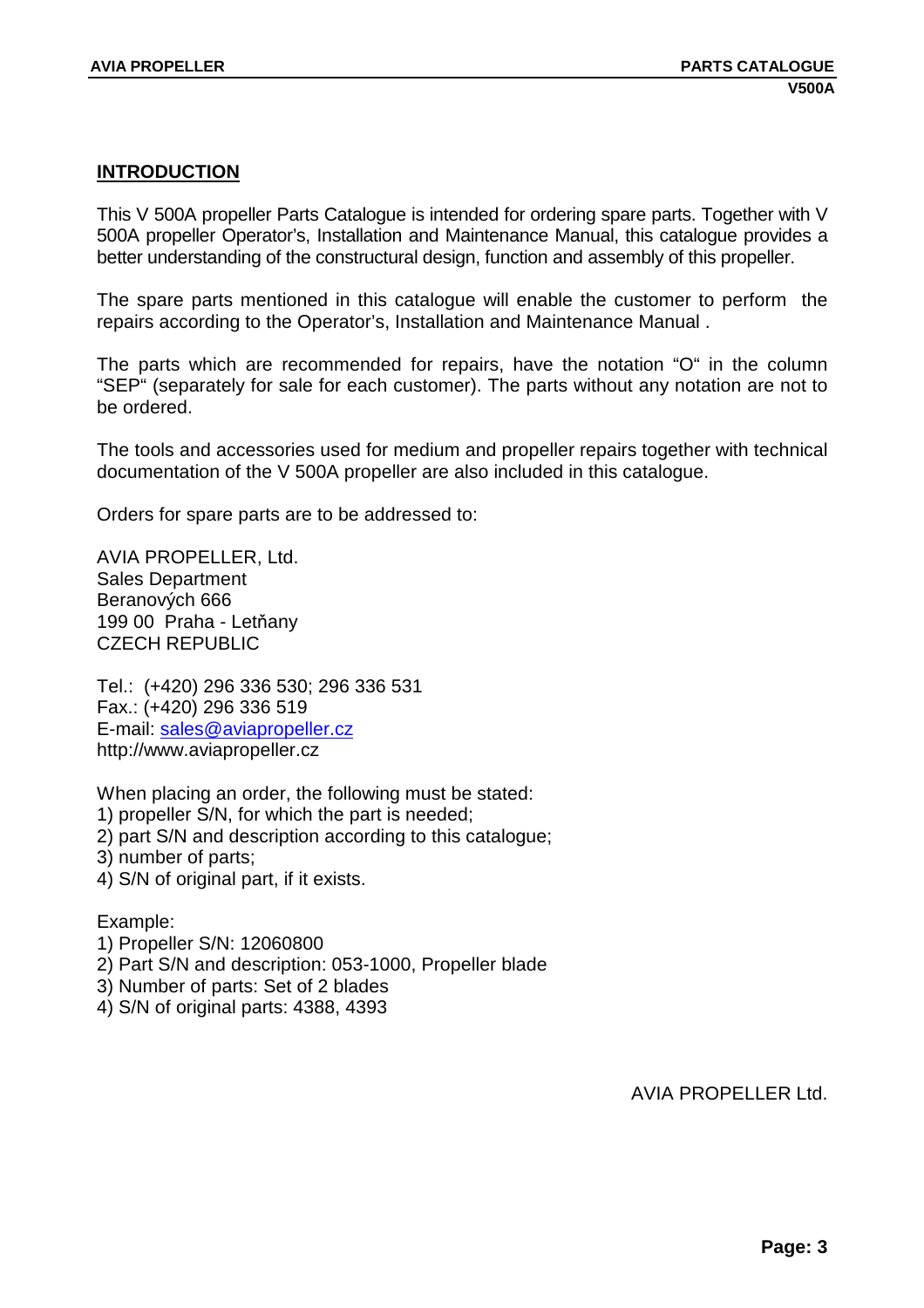### **CONTENT**

| Section                                         |  |  |  |  |  |  |  |  |  | Page |
|-------------------------------------------------|--|--|--|--|--|--|--|--|--|------|
|                                                 |  |  |  |  |  |  |  |  |  | 3    |
|                                                 |  |  |  |  |  |  |  |  |  |      |
|                                                 |  |  |  |  |  |  |  |  |  |      |
|                                                 |  |  |  |  |  |  |  |  |  |      |
|                                                 |  |  |  |  |  |  |  |  |  |      |
|                                                 |  |  |  |  |  |  |  |  |  |      |
|                                                 |  |  |  |  |  |  |  |  |  |      |
|                                                 |  |  |  |  |  |  |  |  |  |      |
|                                                 |  |  |  |  |  |  |  |  |  |      |
|                                                 |  |  |  |  |  |  |  |  |  |      |
|                                                 |  |  |  |  |  |  |  |  |  |      |
|                                                 |  |  |  |  |  |  |  |  |  |      |
| 8.1. Assembly Tools 25                          |  |  |  |  |  |  |  |  |  |      |
|                                                 |  |  |  |  |  |  |  |  |  | 26   |
| 8.3. Technical and Operational Documentation 27 |  |  |  |  |  |  |  |  |  |      |
| Numerical Index                                 |  |  |  |  |  |  |  |  |  | . 28 |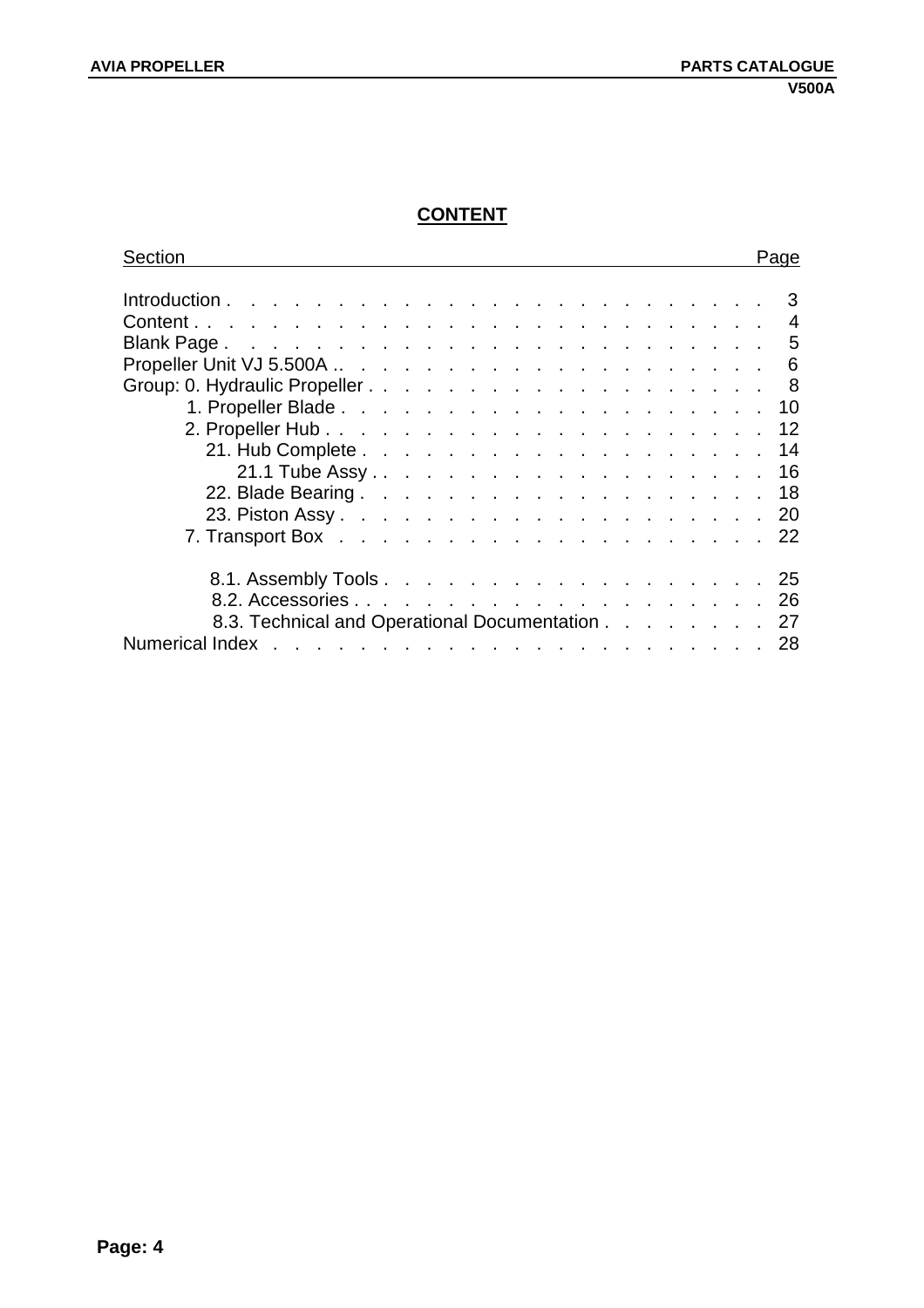**BLANK PAGE**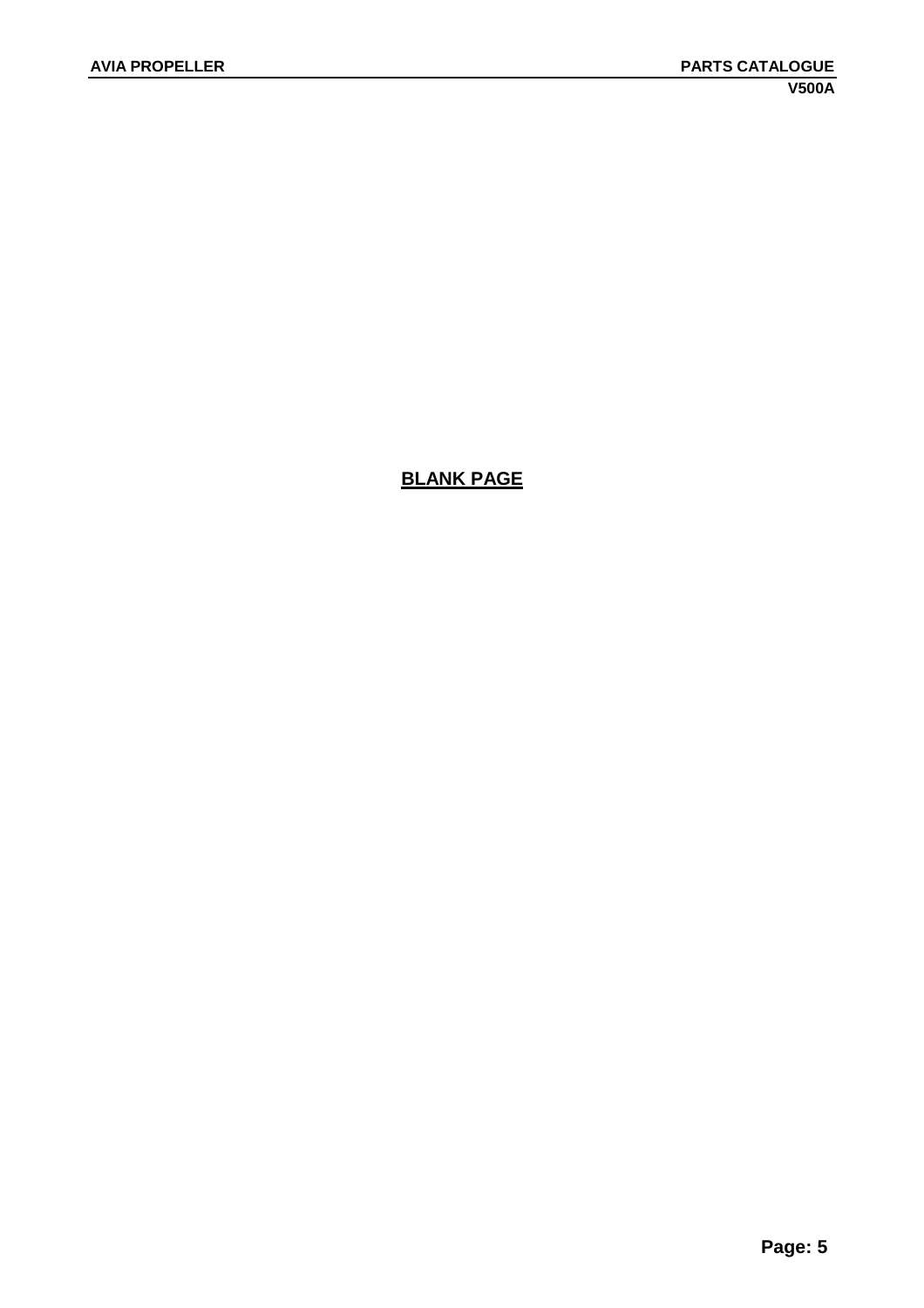

Fig. 1. Propeller Unit VJ 5.500A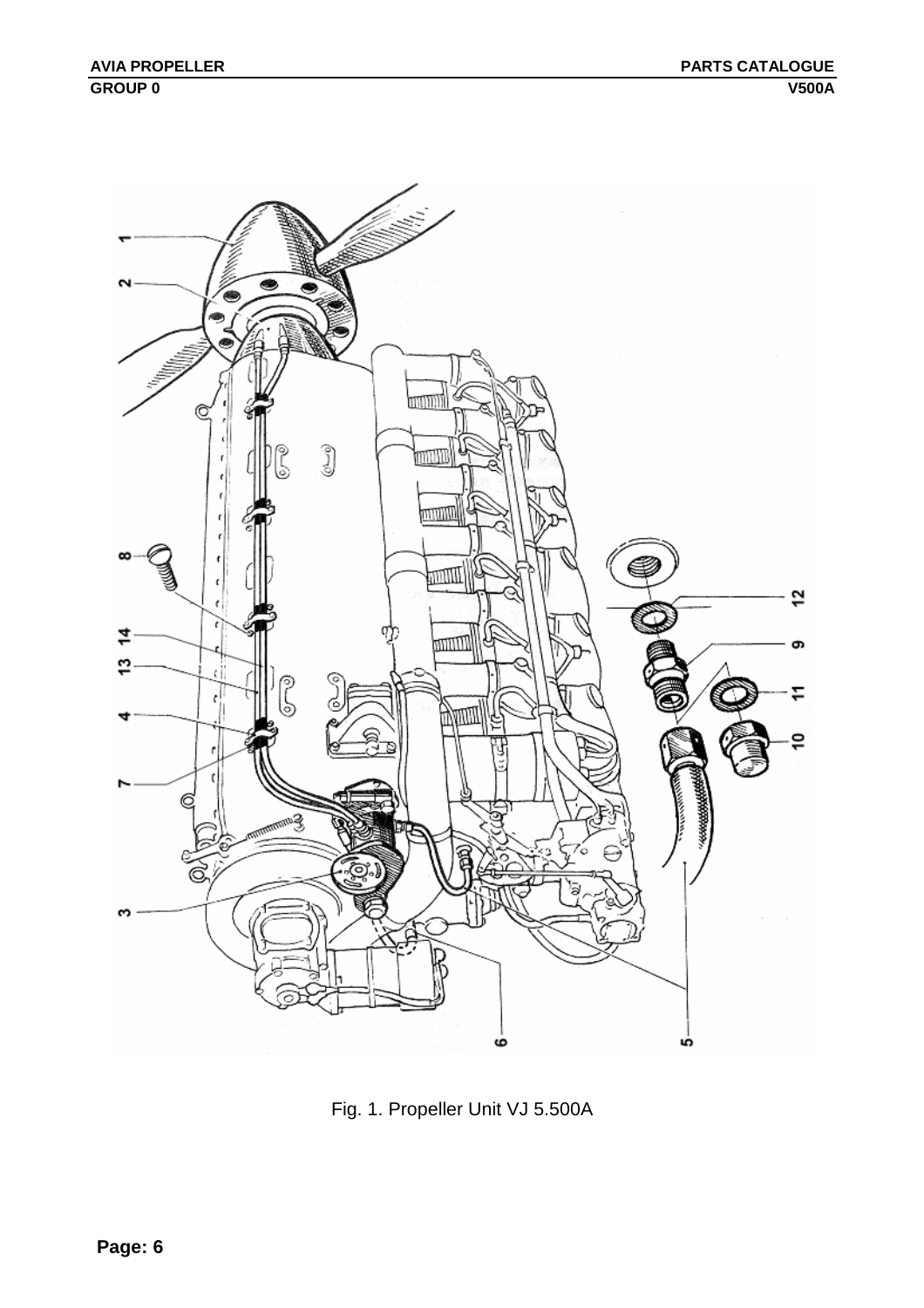#### **PROPELLER UNIT VJ 5.500A**

|                 |                          |                            |            |               | <b>Quantity (pcs)</b>  |
|-----------------|--------------------------|----------------------------|------------|---------------|------------------------|
| No.             | <b>Cons. Part number</b> | <b>Description</b>         | <b>SEP</b> | <b>V 500A</b> | <b>V 500A/</b><br>1690 |
| 1               | 060-0000                 | <b>Hydraulic Propeller</b> | O          | 1             |                        |
| 1               | 060-0000.1               | <b>Hydraulic Propeller</b> | O          |               | 1                      |
| $\overline{2}$  | (P 7900.01)              | Pressure Oil Distributor   | O          | (2)           |                        |
| $\overline{2}$  | <b>LUN 7902</b>          | Pressure Oil Distributor   | O          |               | 1                      |
| 3               | LUN 7810.01              | <b>Propeller Governor</b>  | O          |               | 1                      |
| $\overline{4}$  | VJ 6.506.1               | Oil Pipe Console           | O          | 4             | 3                      |
| 5               | 6x200 THT Ostrava        | Hose                       | $\Omega$   |               | 1                      |
| 6               | 6x470 THT Ostrava        | Hose                       | $\Omega$   |               | 1                      |
| $\overline{7}$  | 060-0002                 | Hose                       | $\Omega$   | 8             | 6                      |
| 8               | M 5x16 ČSN 02 1155.44    | <b>Screw</b>               | $\Omega$   | 8             | 6                      |
| 9               | 6 ČSN 13 7854.41         | Socket                     | O          |               | 1                      |
| 10              | M 14x1,5 ČSN 13 7968.41  | <b>Closing Nut</b>         | $\circ$    |               | 1                      |
| 11              | 14x18 ČSN 02 9310.3      | Sealing Ring               | $\Omega$   |               | 1                      |
| 12 <sub>2</sub> | 12x16 ČSN 02 9310.3      | Sealing Ring               | $\Omega$   |               | 1                      |
| 13              | C 142.6950-04.00         | Low Pitch Tube             | $\Omega$   |               |                        |
| 13              | 060-0010.7               | Low Pitch Tube             | O          |               | 1                      |
| 14              | C 142.6950-05.00         | <b>High Pitch Tube</b>     | $\Omega$   | 1             |                        |
| 14              | 060-0020.7               | Hugh Pitch Tube            | O          |               | 1                      |
| 15              | Z 43.7800-10.00          | Governor Lever             | O          |               |                        |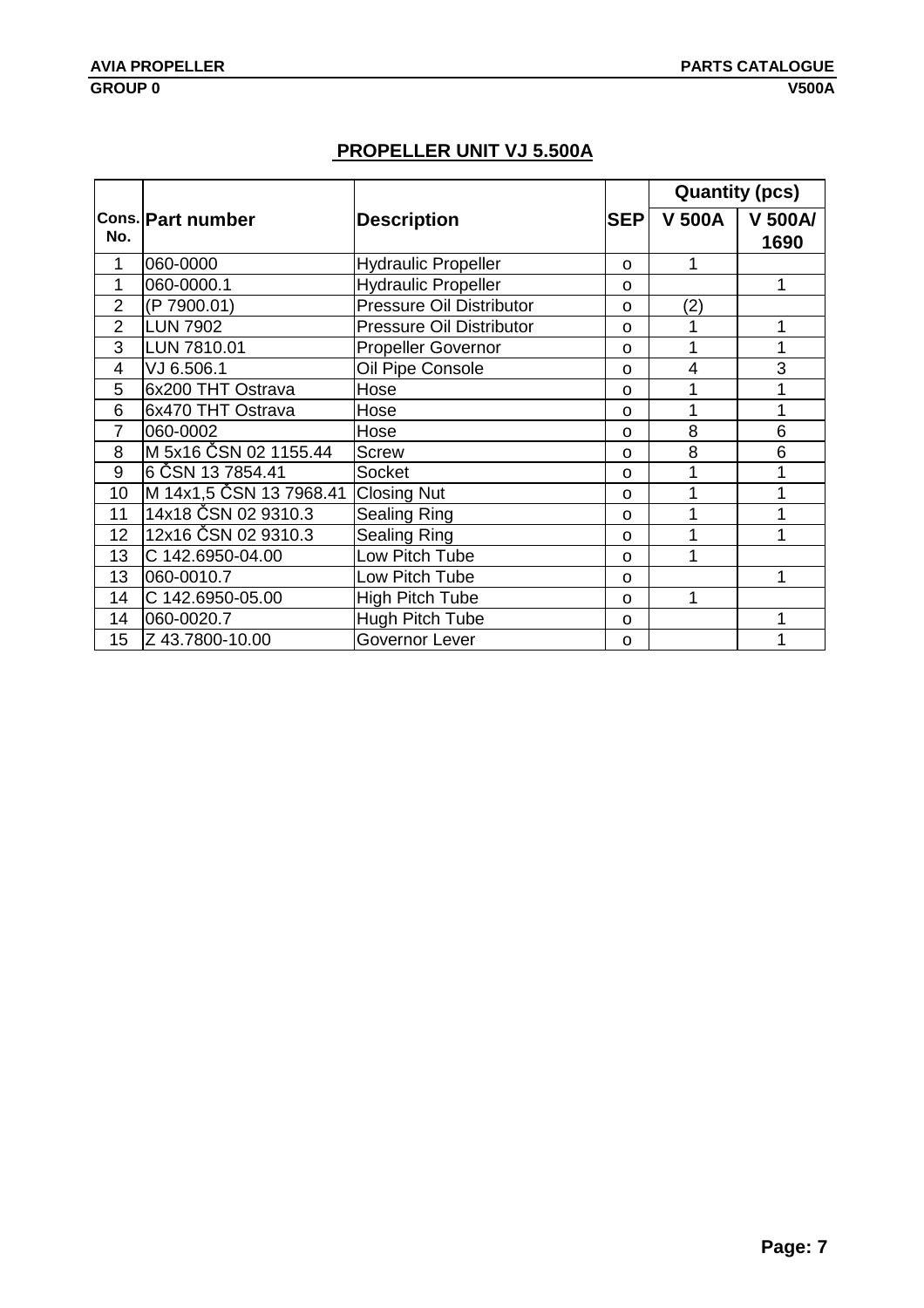

Fig. 2. Hydraulic Propeller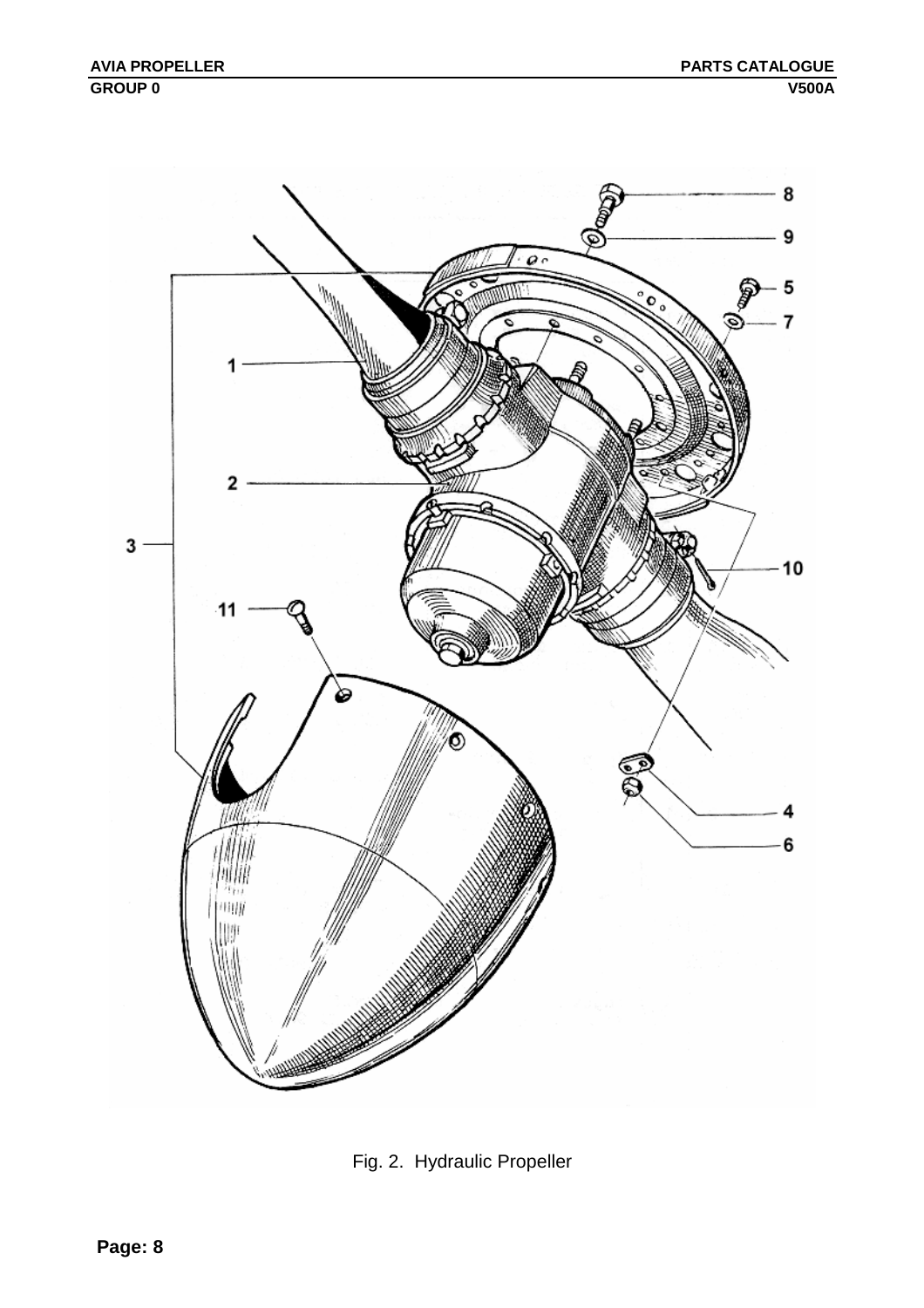#### **HYDRAULIC PROPELLER**

|                |                       |                            |            |                | <b>Quantity (pcs)</b>  |
|----------------|-----------------------|----------------------------|------------|----------------|------------------------|
| No.            | Cons. Part number     | <b>Description</b>         | <b>SEP</b> | <b>V 500A</b>  | <b>V 500A/</b><br>1690 |
|                | 060-0000              | <b>Hydraulic Propeller</b> |            | 1              |                        |
|                | 060-0000.1            | <b>Hydraulic Propeller</b> |            |                | 1                      |
|                |                       |                            |            |                |                        |
| 1              | 053-1000/79           | Propeller Blade (set)      | $\Omega$   | $\overline{2}$ |                        |
| 1              | $V$ 410-1             | Propeller Blade (set)      | O          |                | $\overline{2}$         |
| $\overline{2}$ | 060-2000              | Propeller Hub              | $\Omega$   | 1              | 1                      |
| 3              | 060-4000              | Propeller spinner          | $\Omega$   | 1              | 1                      |
| $\overline{4}$ | LN - 6011             | <b>Balance Washer</b>      | $\Omega$   | A              | A                      |
|                | LN - 6012             |                            |            |                |                        |
|                | LN - 6013             |                            |            |                |                        |
|                | LN - 6014             |                            |            |                |                        |
| 5              | M 5x12 ČSN 02 1103.44 | <b>Screw</b>               | $\Omega$   | A              | A                      |
|                | M 5x16 ČSN 02 1103.44 |                            |            |                |                        |
|                | M 5x18 ČSN 02 1103.44 |                            |            |                |                        |
| 6              | M 5 ONL 3240          | Selflocking Nut            | $\Omega$   | A              | A                      |
| $\overline{7}$ | 5,3 ČSN 02 1701.14    | Washer                     | $\Omega$   | A              | A                      |
| 8              | V 503-0005            | <b>Screw</b>               | O          | $\overline{4}$ | $\overline{4}$         |
| 9              | V 503-0006            | Washer                     | O          | $\overline{4}$ | 4                      |
| 10             | 3,2x25 ČSN 02 1781.02 | <b>Cotter Pin</b>          | O          | $\overline{2}$ | $\overline{2}$         |
| 11             | V 506-4002            | <b>Screw</b>               | $\Omega$   | 10             | 10                     |

A - as required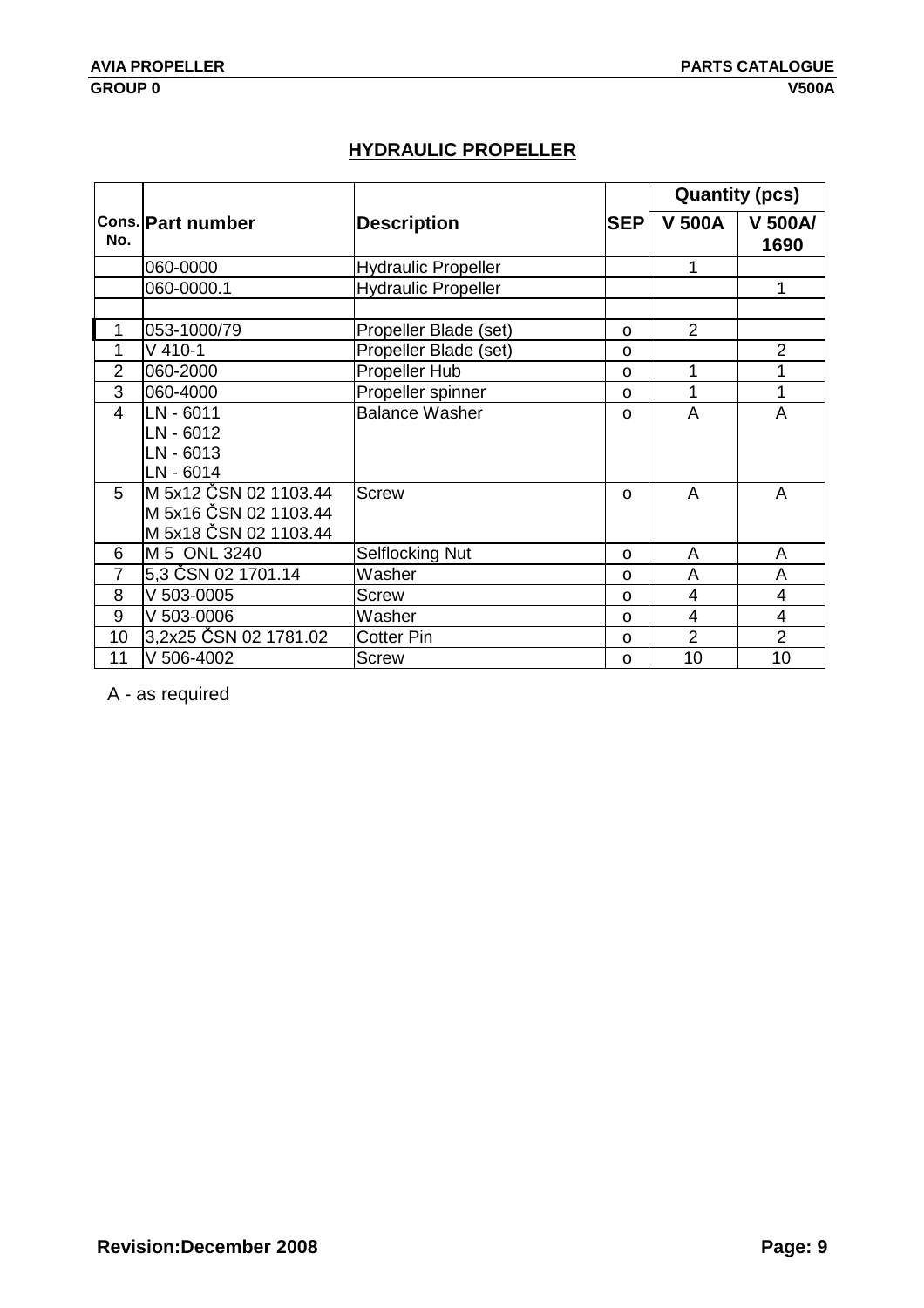

Fig. 3. Propeller Blade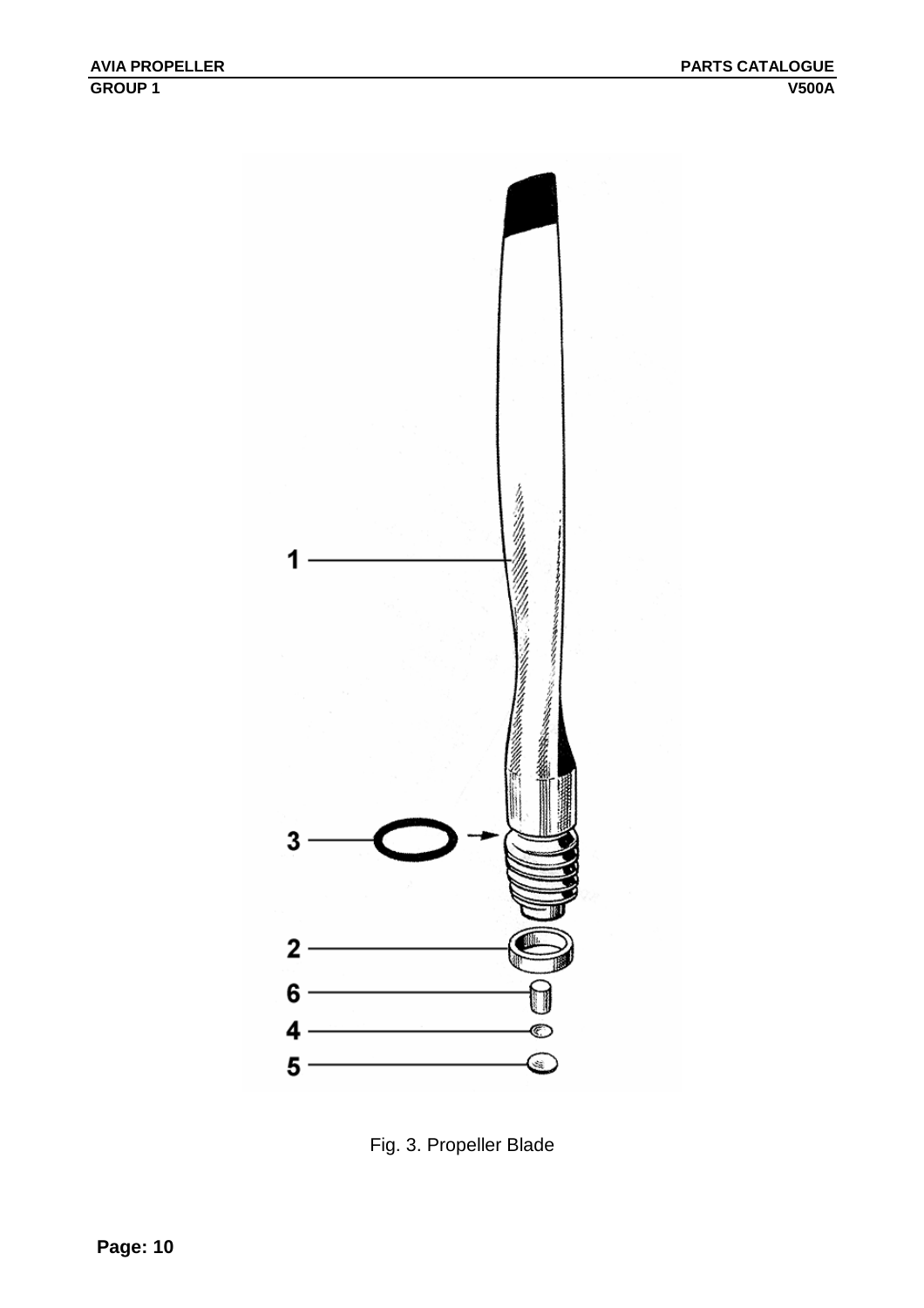### **PROPELLER BLADE**

|                |                   |                                   |            | <b>Quantity (pcs)</b> |                        |
|----------------|-------------------|-----------------------------------|------------|-----------------------|------------------------|
| No.            | Cons. Part number | <b>Description</b>                | <b>SEP</b> | <b>V 500A</b>         | <b>V 500A/</b><br>1690 |
|                | 053-1000          | Propeller Blade (2pcs in the set) | $\Omega$   |                       |                        |
|                | $V$ 410-1         | Propeller Blade (2pcs in the set) | $\Omega$   |                       |                        |
|                |                   |                                   |            |                       |                        |
|                | 053-1001.7        | Propeller Blade Left-hand         | O          |                       |                        |
|                | V 410-1001        | Propeller Blade Left-hand         | $\Omega$   |                       |                        |
| $\overline{2}$ | V 410-1002        | Collar                            |            |                       |                        |
| 3              | 66x56 ČSN 02 9280 | O-Ring                            | $\Omega$   |                       |                        |
| 4              | 15 ČSN 30 1392.2  | <b>Sheet Metal Plug</b>           |            | А                     | А                      |
| 5              | 20 ČSN 30 1399.2  | Sheet Metal Plug                  |            |                       | А                      |
| 6              |                   | Lead Ø15x10                       |            |                       | Α                      |

A - as required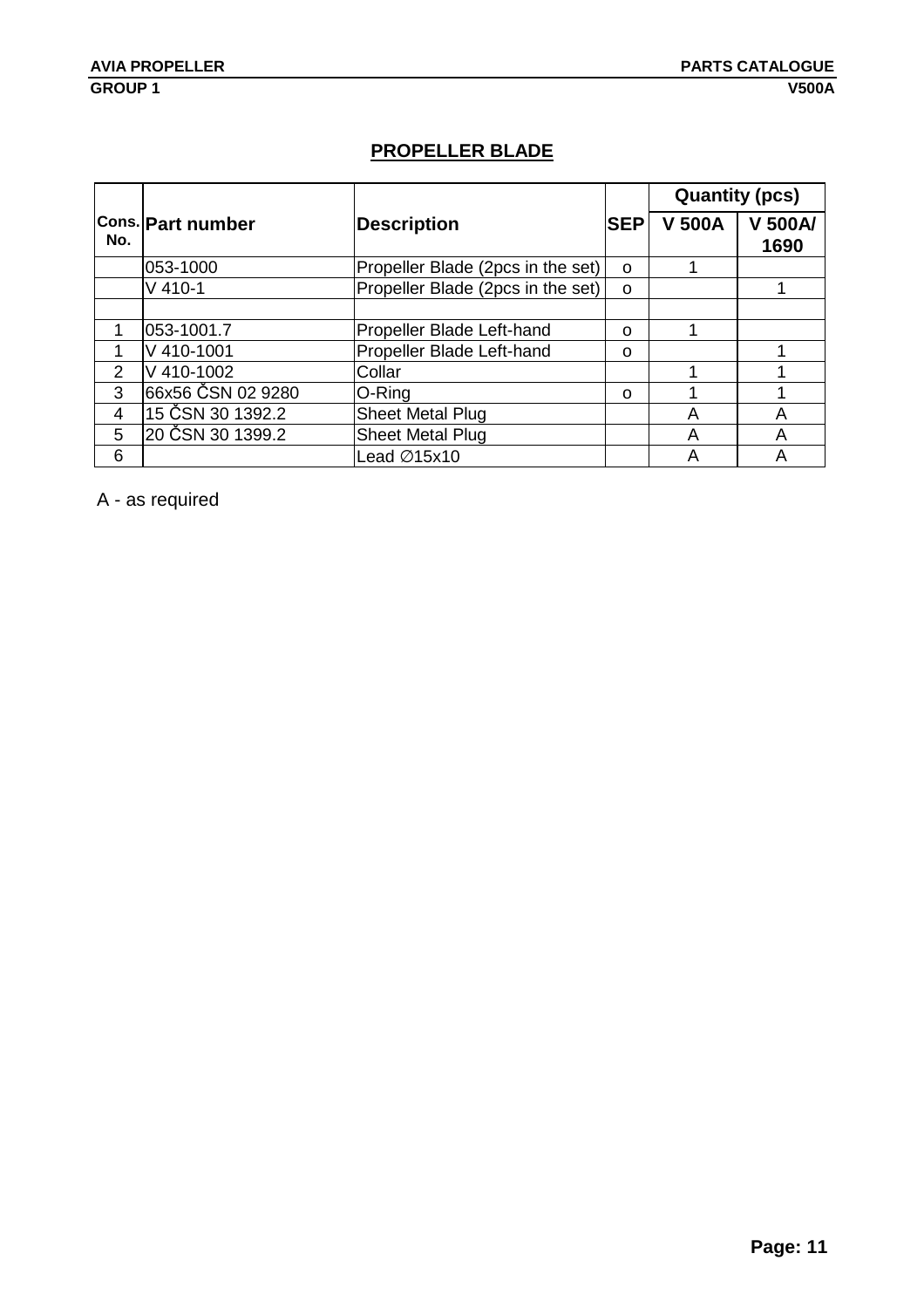

Fig. 4. Propeller Hub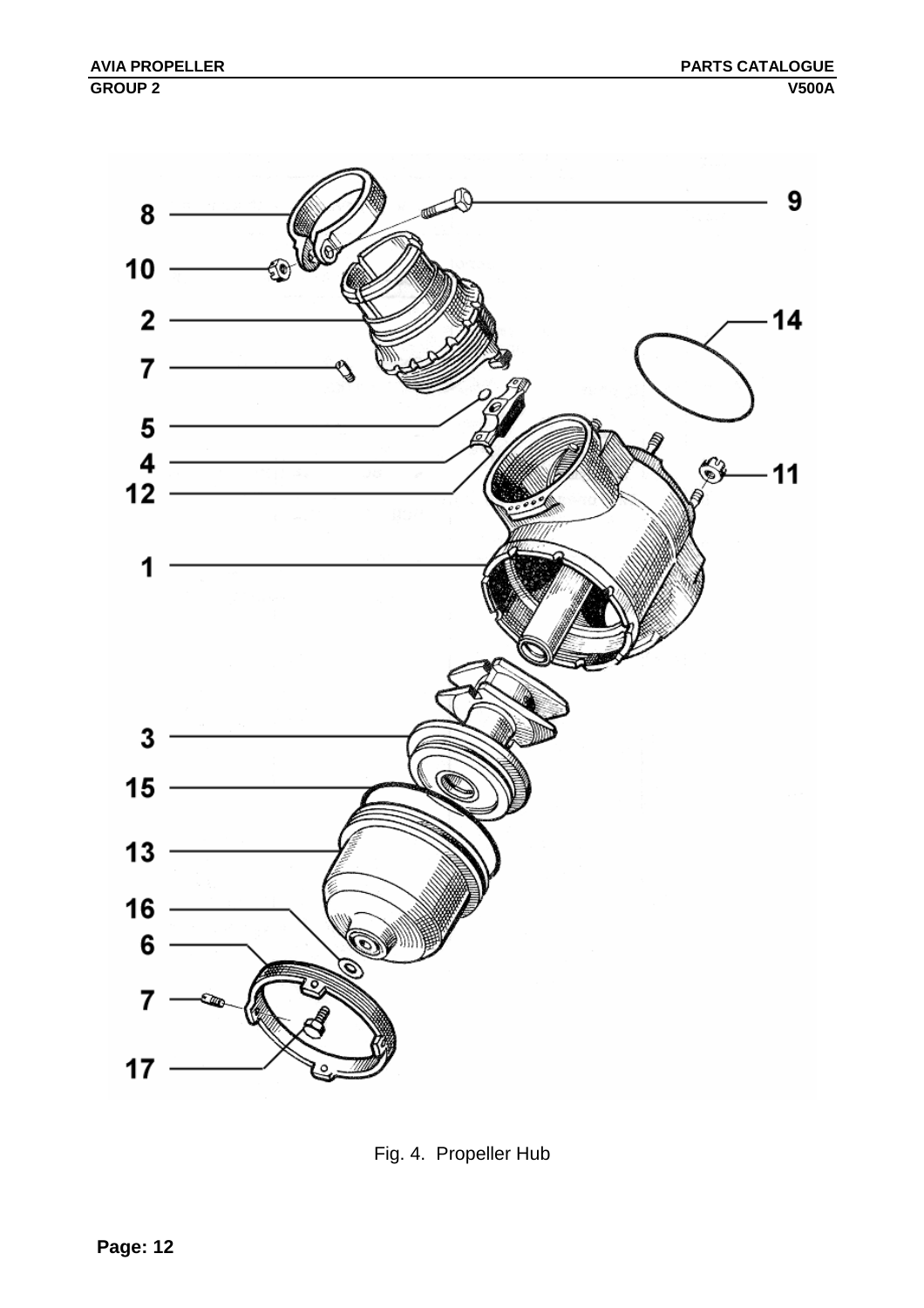#### **PROPELLER HUB**

|                |                          |                       |            |                | <b>Quantity (pcs)</b>  |  |  |  |
|----------------|--------------------------|-----------------------|------------|----------------|------------------------|--|--|--|
| No.            | <b>Cons. Part number</b> | <b>Description</b>    | <b>SEP</b> | <b>V 500A</b>  | <b>V 500A/</b><br>1690 |  |  |  |
|                | 060-2000                 | <b>Propeller Hub</b>  |            | 1              |                        |  |  |  |
|                |                          |                       |            |                |                        |  |  |  |
| 1              | 060-2100                 | Hub Complete          |            |                | 1                      |  |  |  |
| $\overline{2}$ | 053-2200                 | <b>Blade Bearing</b>  |            | $\overline{2}$ | $\overline{2}$         |  |  |  |
| 3              | 060-2300                 | <b>Piston Assy</b>    |            |                | 1                      |  |  |  |
| 4              | V 506-2001               | <b>Fork Guide</b>     |            | $\overline{2}$ | $\overline{2}$         |  |  |  |
| 5              | V 506-2002               | Support               |            | $\overline{2}$ | $\overline{2}$         |  |  |  |
| 6              | V 506-2003               | <b>Cylinder Screw</b> |            |                | 1                      |  |  |  |
| $\overline{7}$ | V 506-2004               | <b>Screw</b>          |            | 3              | 3                      |  |  |  |
| 8              | V 503-2005               | Clamp                 |            | $\overline{2}$ | $\overline{2}$         |  |  |  |
| 9              | V 506-2006               | Clamp Bolt            |            | $\overline{2}$ | $\overline{2}$         |  |  |  |
| 10             | V 506-2007               | <b>Clamp Nut</b>      |            | $\overline{2}$ | $\overline{2}$         |  |  |  |
| 11             | 060-0001                 | <b>Nut</b>            |            | 6              | 6                      |  |  |  |
| 12             | 4x10 ČSN 02 2150.1       | Pin                   |            | 4              | $\overline{4}$         |  |  |  |
| 13             | 060-2001                 | Cylinder              |            |                | 1                      |  |  |  |
| 14             | V 415.1-10.06.1          | O-Ring                |            |                | 1                      |  |  |  |
| 15             | V 506-3204               | O-Ring                |            |                |                        |  |  |  |
| 16             | 10x14 ČSN 02 9310.3      | Sealing Ring          |            |                |                        |  |  |  |
| 17             | M 10x1 ONL 3818.3        | Plug                  |            |                |                        |  |  |  |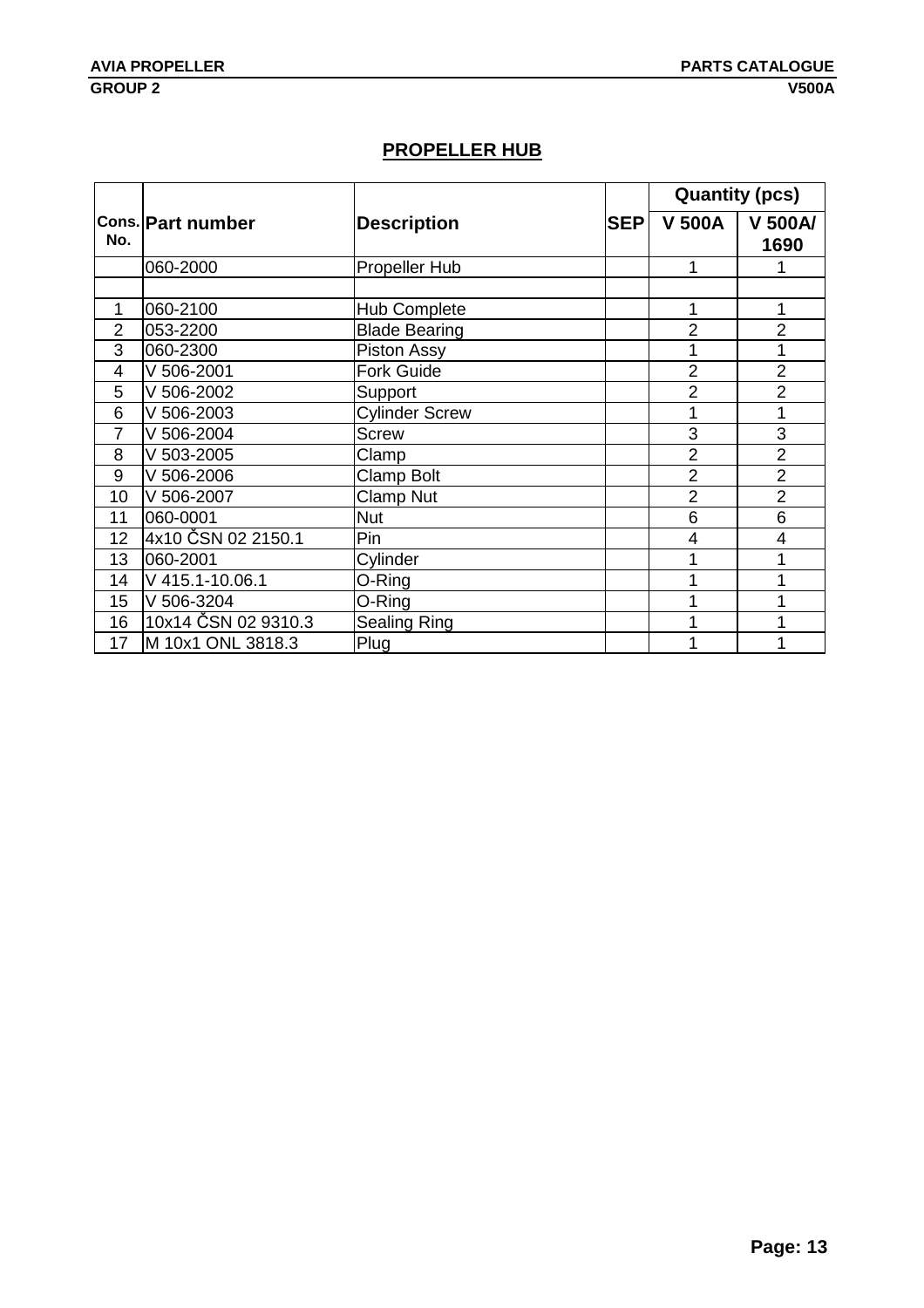

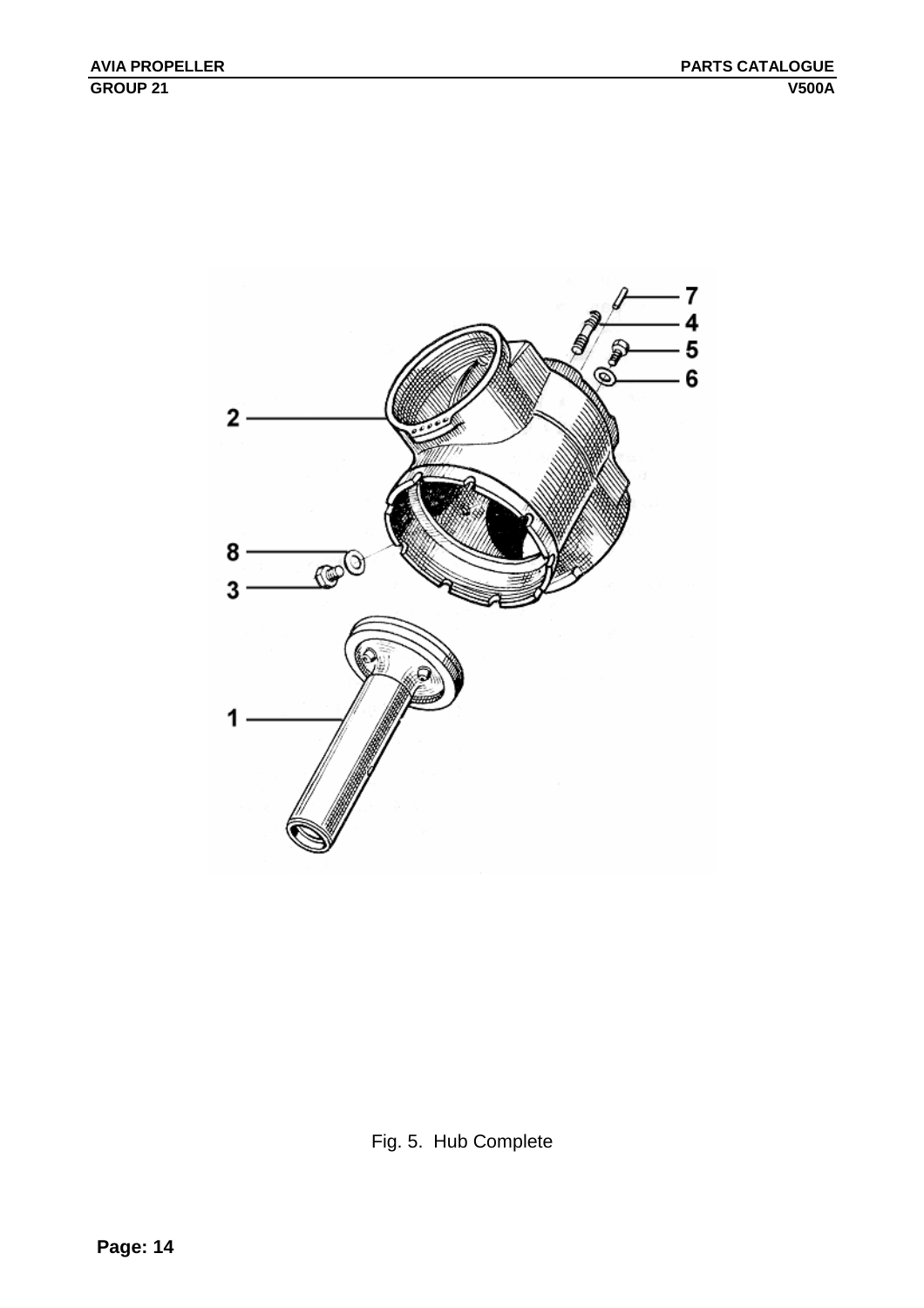#### **HUB COMPLETE**

|     |                          |                      |            | <b>Quantity (pcs)</b> |                        |  |  |
|-----|--------------------------|----------------------|------------|-----------------------|------------------------|--|--|
| No. | <b>Cons. Part number</b> | <b>Description</b>   | <b>SEP</b> | <b>V 500A</b>         | <b>V 500A/</b><br>1690 |  |  |
|     | 060-2100                 | <b>Hub Complete</b>  |            |                       |                        |  |  |
|     |                          |                      |            |                       |                        |  |  |
| 4   | 060-2110                 | Tube Assy            |            |                       |                        |  |  |
| 2   | V 503-2101               | Propeller hub        |            |                       |                        |  |  |
| 3   | V 503-2103               | <b>Closing Screw</b> |            |                       |                        |  |  |
| 4   | 060-2102                 | <b>Screw</b>         |            | 6                     | 6                      |  |  |
| 5   | M 6x16 ČSN 02 1208.54    | Screw                |            | 6                     | 6                      |  |  |
| 6   | ISO7090-6-200HV-B4L      | Washer               |            | 6                     | 6                      |  |  |
| 7   | ISO2338-4m6x10-St        | Pin                  |            |                       |                        |  |  |
| 8   | 10x14 ČSN 02 9310.3      | <b>Sealing Ring</b>  |            |                       |                        |  |  |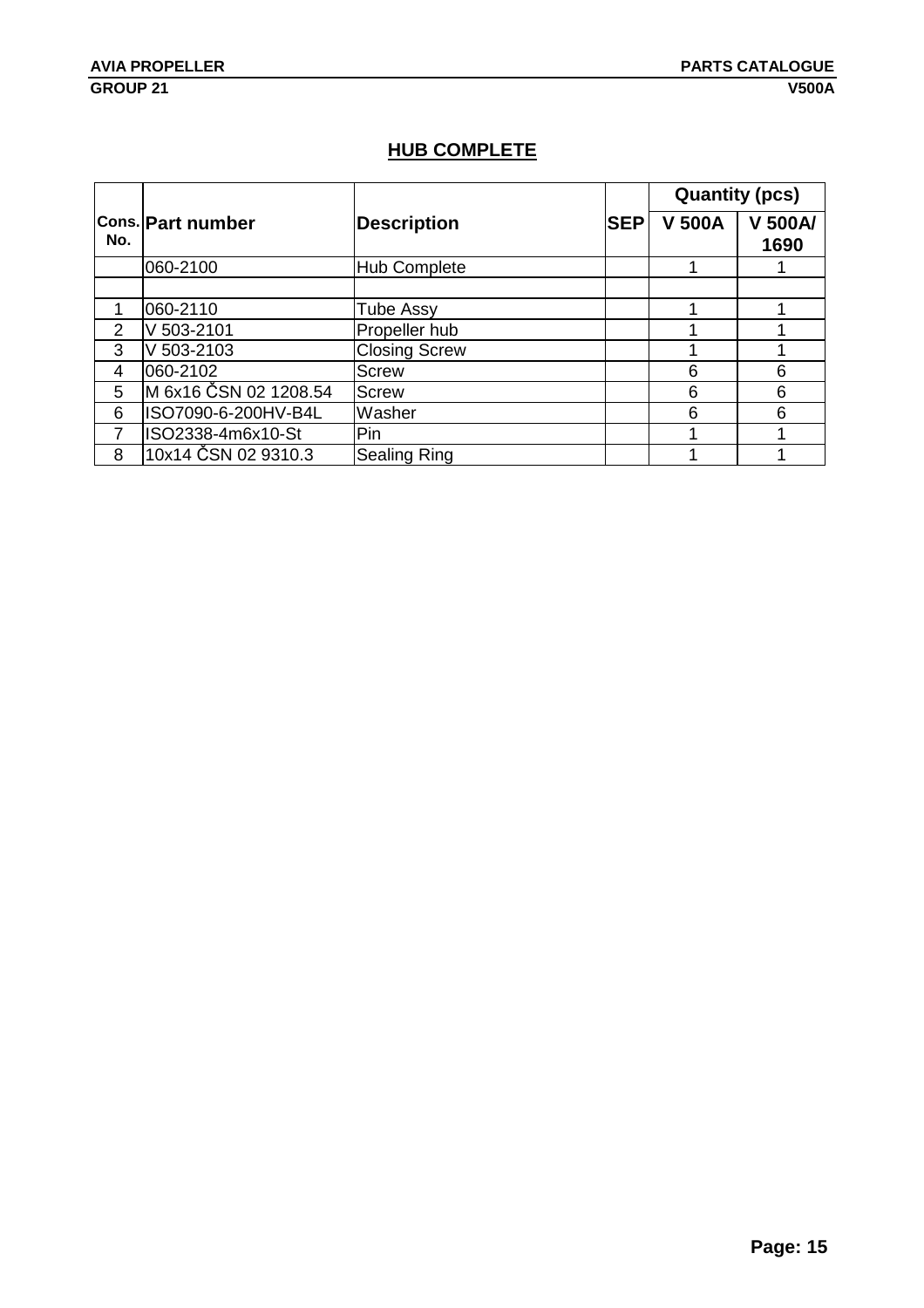

Fig. 6. Tube Assy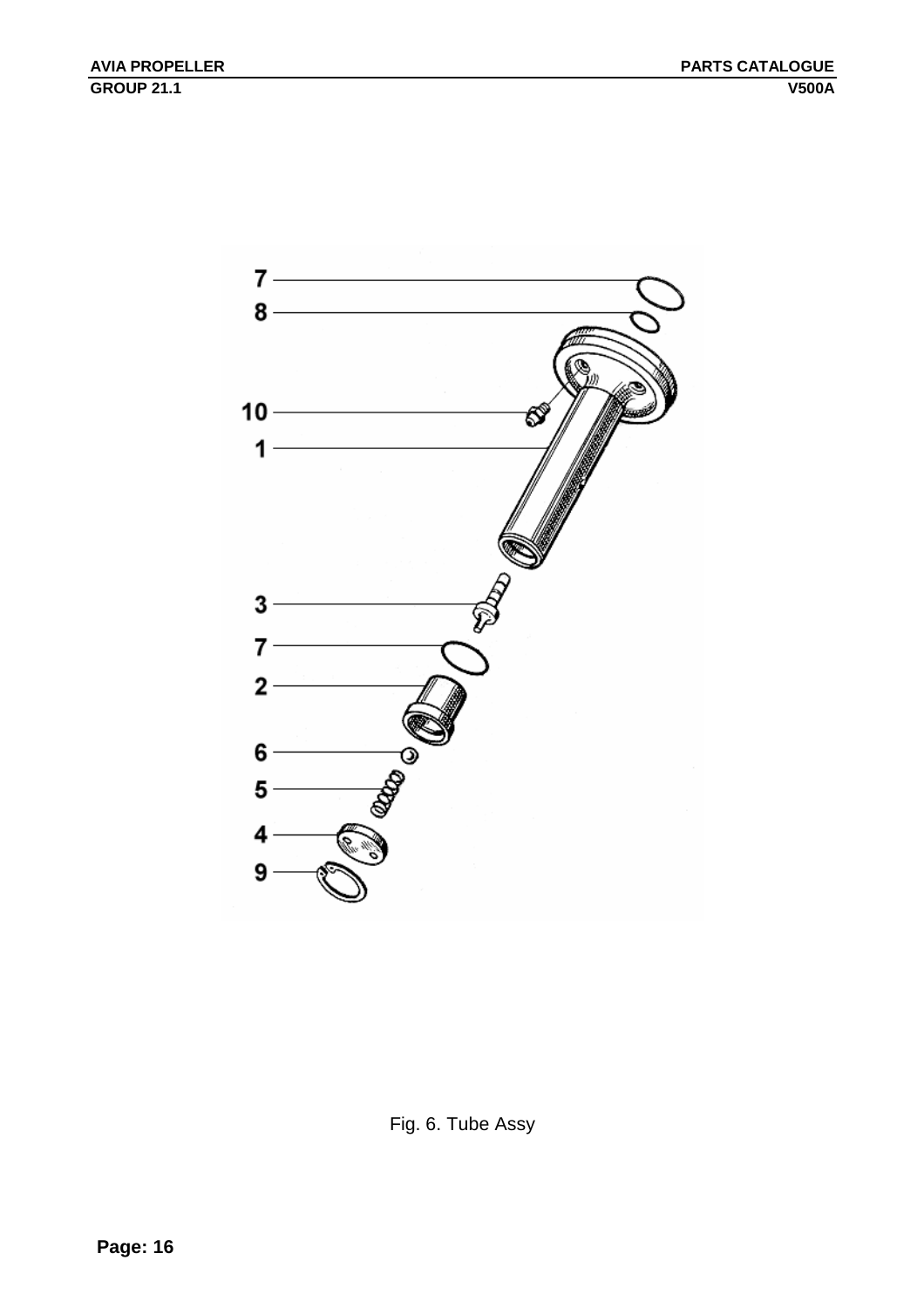### **TUBE ASSY**

|                |                          |                         |            | <b>Quantity (pcs)</b> |                        |  |  |
|----------------|--------------------------|-------------------------|------------|-----------------------|------------------------|--|--|
| No.            | <b>Cons. Part number</b> | <b>Description</b>      | <b>SEP</b> | <b>V 500A</b>         | <b>V 500A/</b><br>1690 |  |  |
|                | 060-2110                 | Tube Assy               |            |                       |                        |  |  |
|                |                          |                         |            |                       |                        |  |  |
| 1              | 060-2120                 | Tube                    |            |                       |                        |  |  |
| $\overline{2}$ | 060-2111                 | Valve Body              |            |                       |                        |  |  |
| 3              | 060-2112                 | Slide Valve             |            |                       |                        |  |  |
| 4              | 060-2113                 | Support                 |            |                       |                        |  |  |
| 5              | V 506-3004               | Spring                  |            |                       |                        |  |  |
| 6              | ISO3290-10-G10           | Ball                    |            |                       |                        |  |  |
| 7              | LN-6054                  | O-Ring                  |            | 2                     | 2                      |  |  |
| 8              | LN-6057                  | O-Ring                  |            |                       |                        |  |  |
| 9              | 25 ČSN 02 2931           | <b>Retaining Ring</b>   |            |                       |                        |  |  |
| 10             | M6 ČSN 23 1476           | <b>Lubricating Plug</b> |            | 3                     | 3                      |  |  |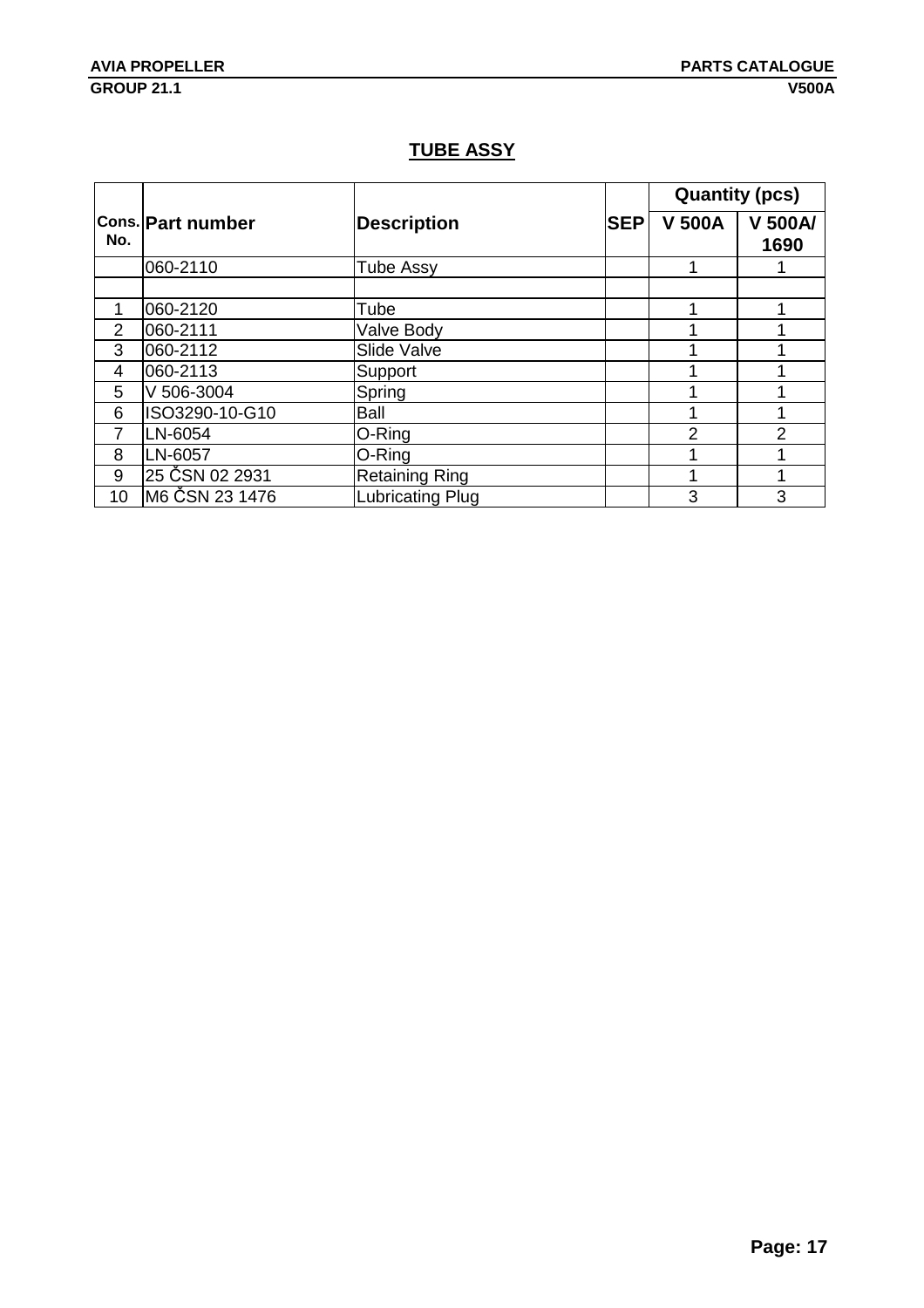

Fig. 7. Blade Bearing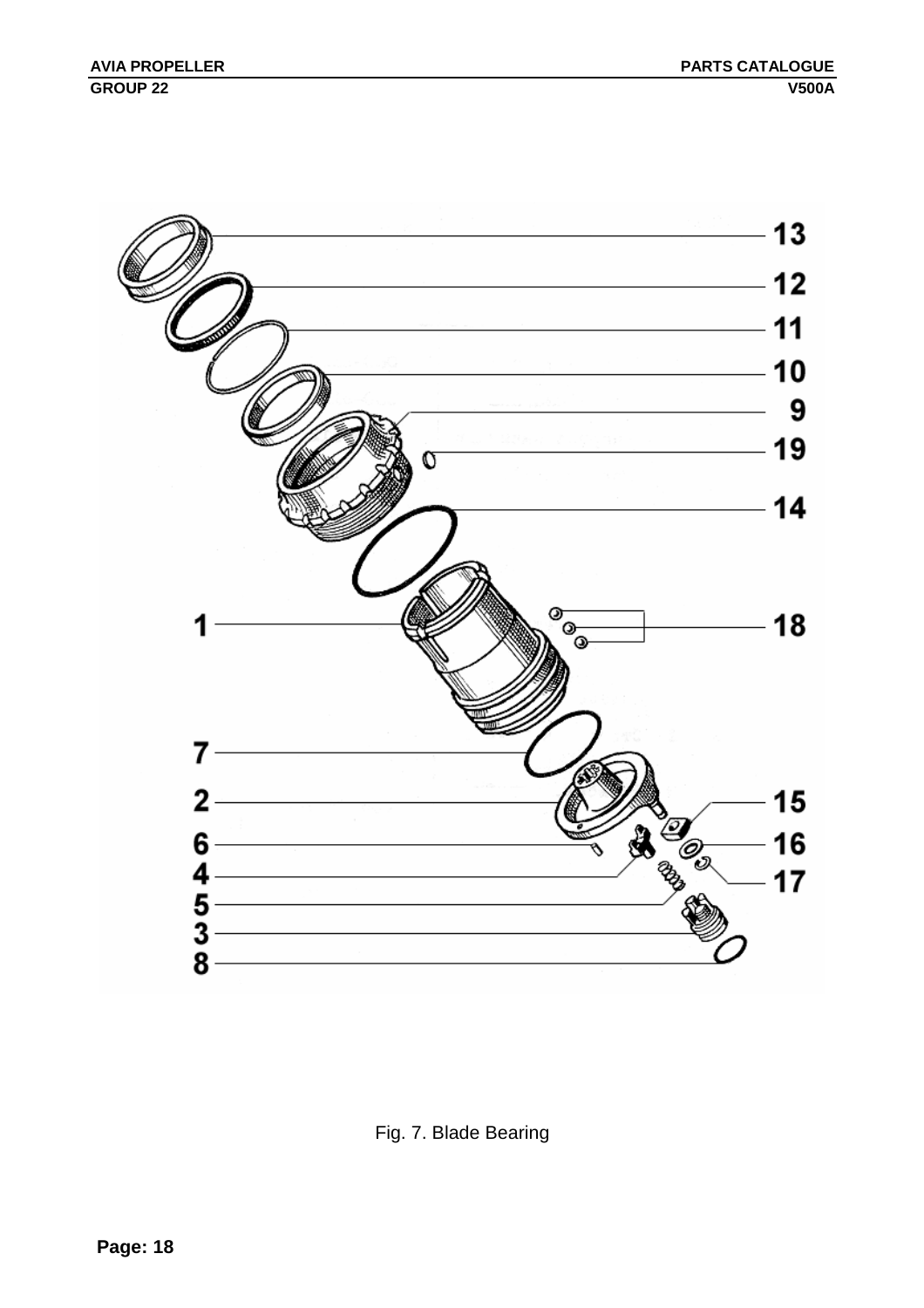#### **BLADE BEARING**

|                |                             |                           |            | <b>Quantity (pcs)</b> |                        |
|----------------|-----------------------------|---------------------------|------------|-----------------------|------------------------|
| No.            | Cons. Part number           | <b>Description</b>        | <b>SEP</b> | <b>V 500A</b>         | <b>V 500A/</b><br>1690 |
|                | 053-2200                    | <b>Blade Bearing</b>      |            | 1                     | 1                      |
|                |                             |                           |            |                       |                        |
|                | V 506-2210                  | <b>Blade Bushing Assy</b> |            | 1                     | 1                      |
|                |                             |                           |            |                       |                        |
| $\mathbf{1}$   | V 410-2211                  | <b>Blade Bushing</b>      |            | 1                     | 1                      |
| or             | 300-194                     | <b>Blade Bushing</b>      |            | 1                     | 1                      |
| $\overline{2}$ | $\star$<br>V 506-2212       | Flange                    |            |                       | 1                      |
| 3              | V 506-2213                  | <b>Adjusting Screw</b>    |            |                       | 1                      |
| $\overline{4}$ | V 506-2214                  | Safety Lock               |            |                       | 1                      |
| 5              | V 506-2215                  | Spring                    |            | 1                     | 1                      |
| $\overline{6}$ | $\star$<br>V 506-2216       | Pin                       |            | $\overline{3}$        | 3                      |
| $\overline{7}$ | $\star$<br>60,05x1,78-NBR70 | O-Ring                    |            | 1                     | 1                      |
| 8              | 17x2-NBR70                  | O-Ring                    |            | 1                     | 1                      |
|                |                             |                           |            |                       |                        |
|                | 053-2220                    | <b>Outer Ring Assy</b>    |            | 1                     | 1                      |
|                |                             |                           |            |                       |                        |
| 9              | 053-2221                    | <b>Outer Ring</b>         |            | 1                     | 1                      |
| 10             | 053-2222                    | Insert                    |            | 1                     | 1                      |
| 11             | 90 ČSN 02 2925.2            | Snap Ring                 |            | 1                     | 1                      |
| 12             | 000-6087                    | Sealing                   |            | 1                     | 1                      |
| 13             | 053-2201                    | Ring                      |            | 1                     | 1                      |
| 14             | 106x2-NBR70                 | O-Ring                    |            |                       | 1                      |
| 15             | V 506-2204                  | <b>Pitch Change Block</b> |            | 1                     | 1                      |
| 16             | V 506-2205                  | Washer                    |            | 1                     | 1                      |
| 17             | DIN7993A-12                 | Snap Ring                 |            | 1                     | $\overline{1}$         |
| 18             | ISO3290-7,938-G10           | Ball                      |            | 105                   | 105                    |
| 19             | DIN470-10                   | <b>Sheet Metal Plug</b>   |            | 1                     | 1                      |

\* Only with blade bushing No.V410-2211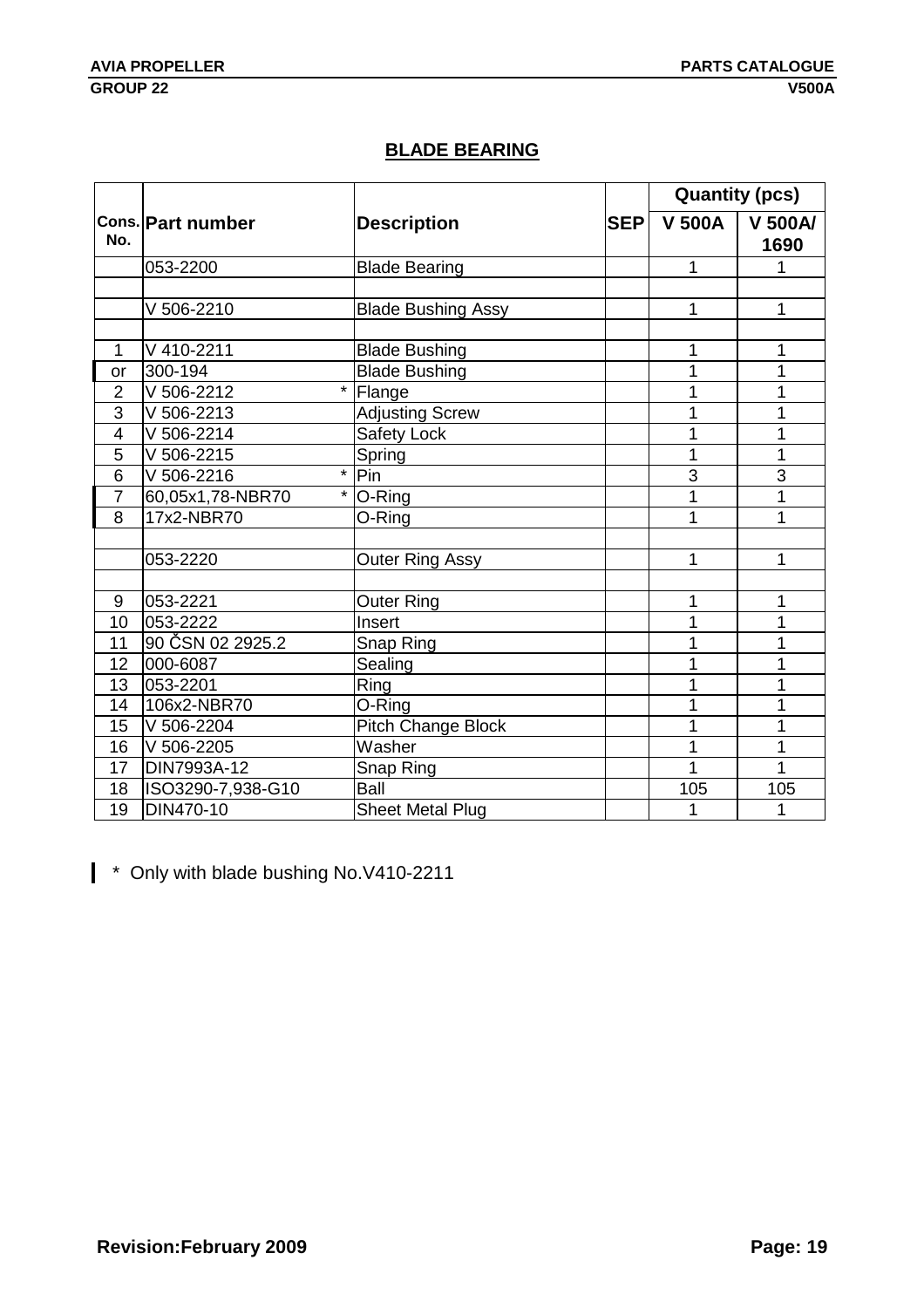

Fig. 8. Piston Assy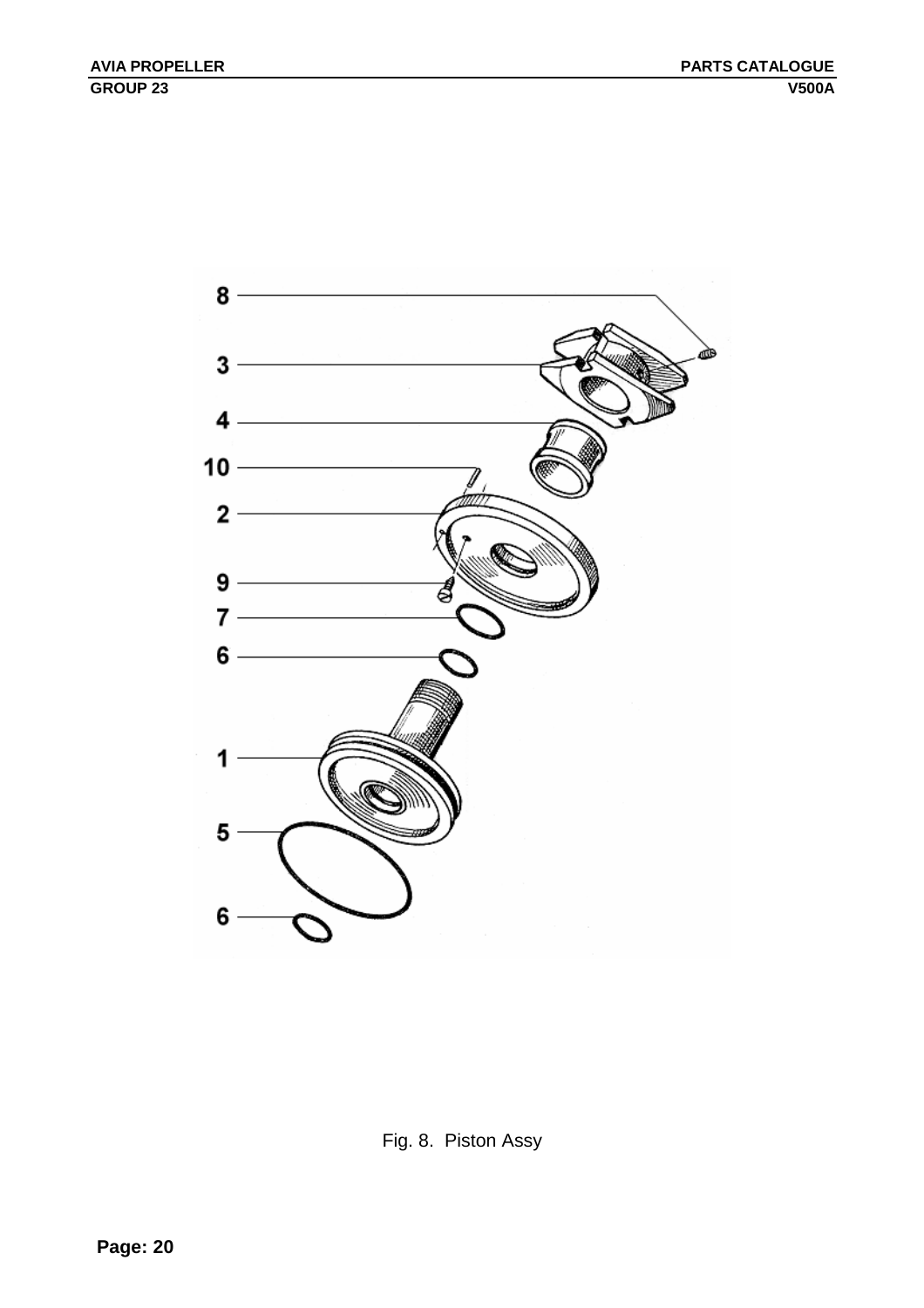#### **PISTON ASSY**

|                |                          |                    |            | <b>Quantity (pcs)</b> |                        |  |  |  |
|----------------|--------------------------|--------------------|------------|-----------------------|------------------------|--|--|--|
| No.            | <b>Cons. Part number</b> | <b>Description</b> | <b>SEP</b> | <b>V 500A</b>         | <b>V 500A/</b><br>1690 |  |  |  |
|                | 060-2300                 | Piston Assy        |            |                       |                        |  |  |  |
|                |                          |                    |            |                       |                        |  |  |  |
| 1              | 060-2304                 | Piston             |            |                       |                        |  |  |  |
| $\overline{2}$ | 060-2301                 | <b>Front Plate</b> |            |                       |                        |  |  |  |
| 3              | 060-2302                 | Fork               |            |                       |                        |  |  |  |
| 4              | 060-2303                 | Stop               |            |                       |                        |  |  |  |
| 5              | V 506-3106               | O-Ring             |            |                       |                        |  |  |  |
| 6              | V 510-2108               | O-Ring             |            | 2                     | 2                      |  |  |  |
| 7              | V 750-RU-090             | O-Ring             |            |                       |                        |  |  |  |
| 8              | ISO7434-M5x8-14H         | Setscrew           |            |                       |                        |  |  |  |
| 9              | V 506-3108               | <b>Nozzle</b>      |            |                       |                        |  |  |  |
| 10             | ISO2338-4m6x12-St        | Pin                |            |                       |                        |  |  |  |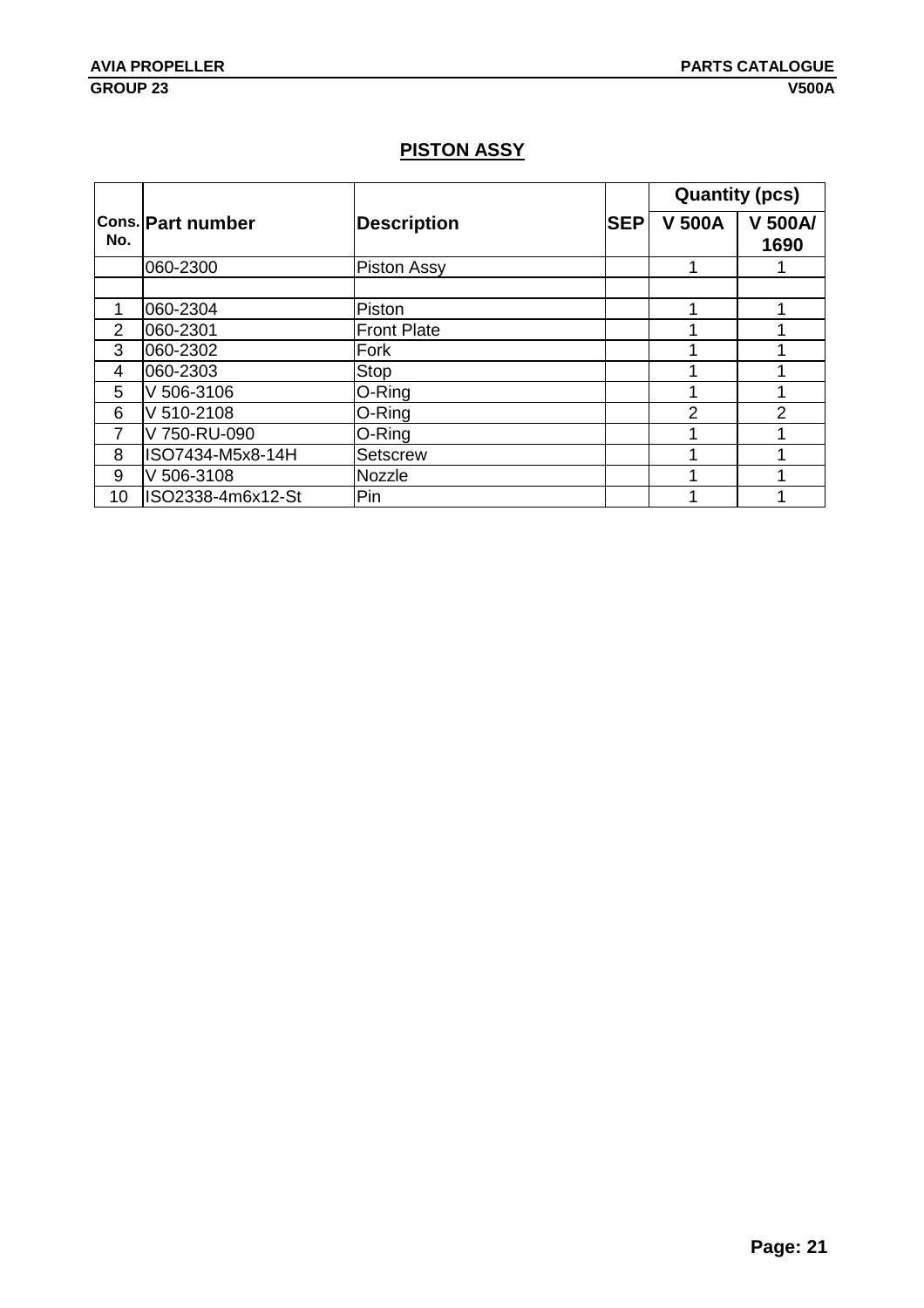

Fig. 9. Transport Box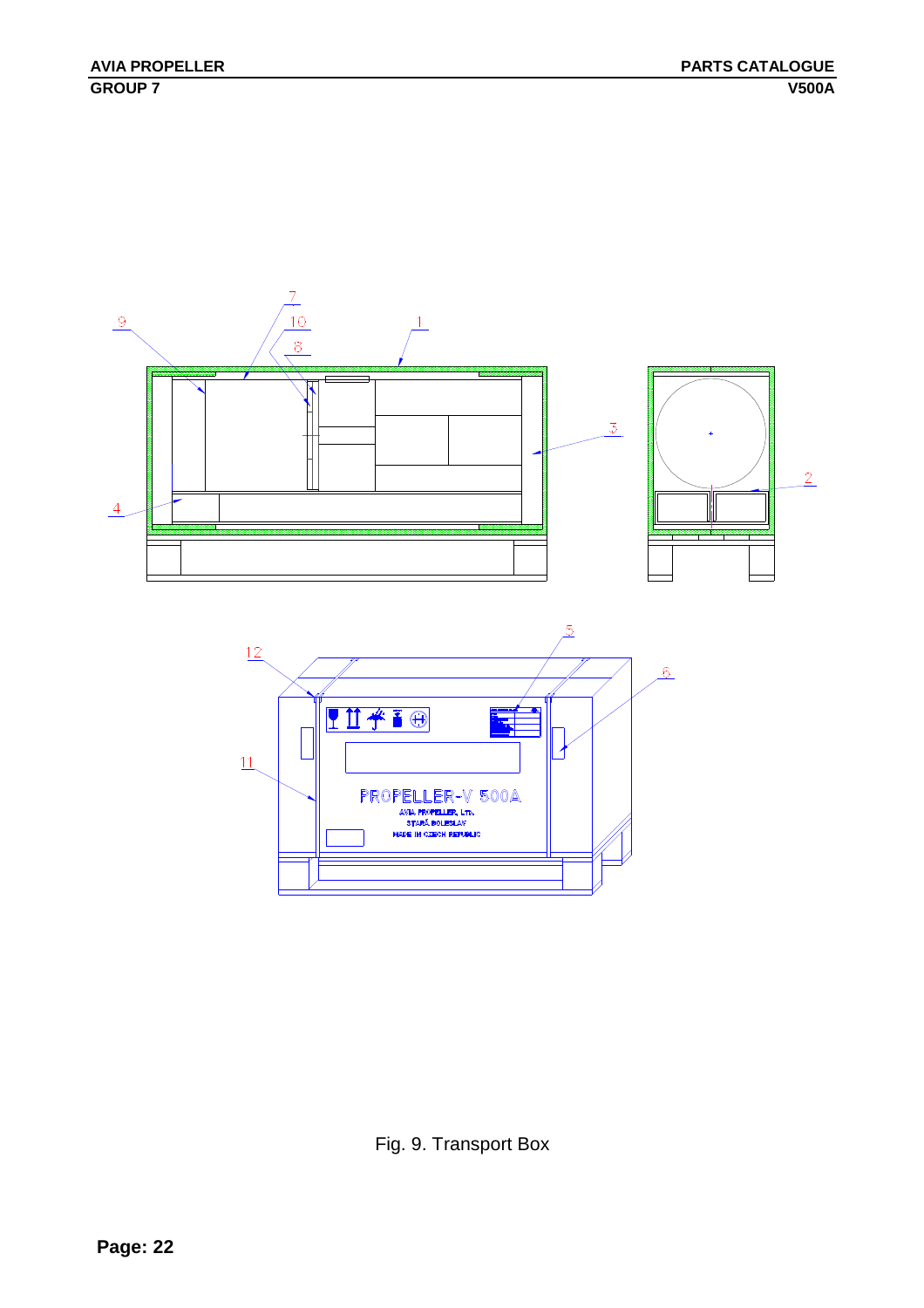#### **TRANSPORT BOX**

|                |                          |                              |            | <b>Quantity (pcs)</b> |                        |  |  |
|----------------|--------------------------|------------------------------|------------|-----------------------|------------------------|--|--|
| No.            | <b>Cons. Part number</b> | <b>Description</b>           | <b>SEP</b> | <b>V 500A</b>         | <b>V 500A/</b><br>1690 |  |  |
|                | 060-7100                 | <b>Transport Box</b>         |            |                       |                        |  |  |
|                |                          |                              |            |                       |                        |  |  |
| 1              | 060-7110                 | <b>Box with Pallet</b>       |            |                       |                        |  |  |
| $\overline{2}$ | 060-7101                 | Boards for the Blades        |            |                       |                        |  |  |
| 3              | 060-7102                 | Side Panel                   |            | 2                     | 2                      |  |  |
| 4              | 060-7103                 | <b>Blade Tips Protection</b> |            | 2                     | $\overline{2}$         |  |  |
| 5              | 000-6146                 | Label                        |            |                       |                        |  |  |
| 6              |                          | <b>Handling Clips</b>        |            | 4                     | 4                      |  |  |
| 7              | V 410-7412               | Box for the Propeller Hub    |            | 2                     | $\overline{2}$         |  |  |
| 8              | V 410-7413               | Protective Frame of the Hub  |            |                       |                        |  |  |
| 9              | V 410-7414               | Centre Frame of the Spinner  |            |                       |                        |  |  |
| 10             | V 503-7101               | Frame                        |            |                       |                        |  |  |
| 11             |                          | <b>Tightening Tape</b>       |            | 3                     | 3                      |  |  |
| 12             |                          | <b>Protective Element</b>    |            | 6                     | 6                      |  |  |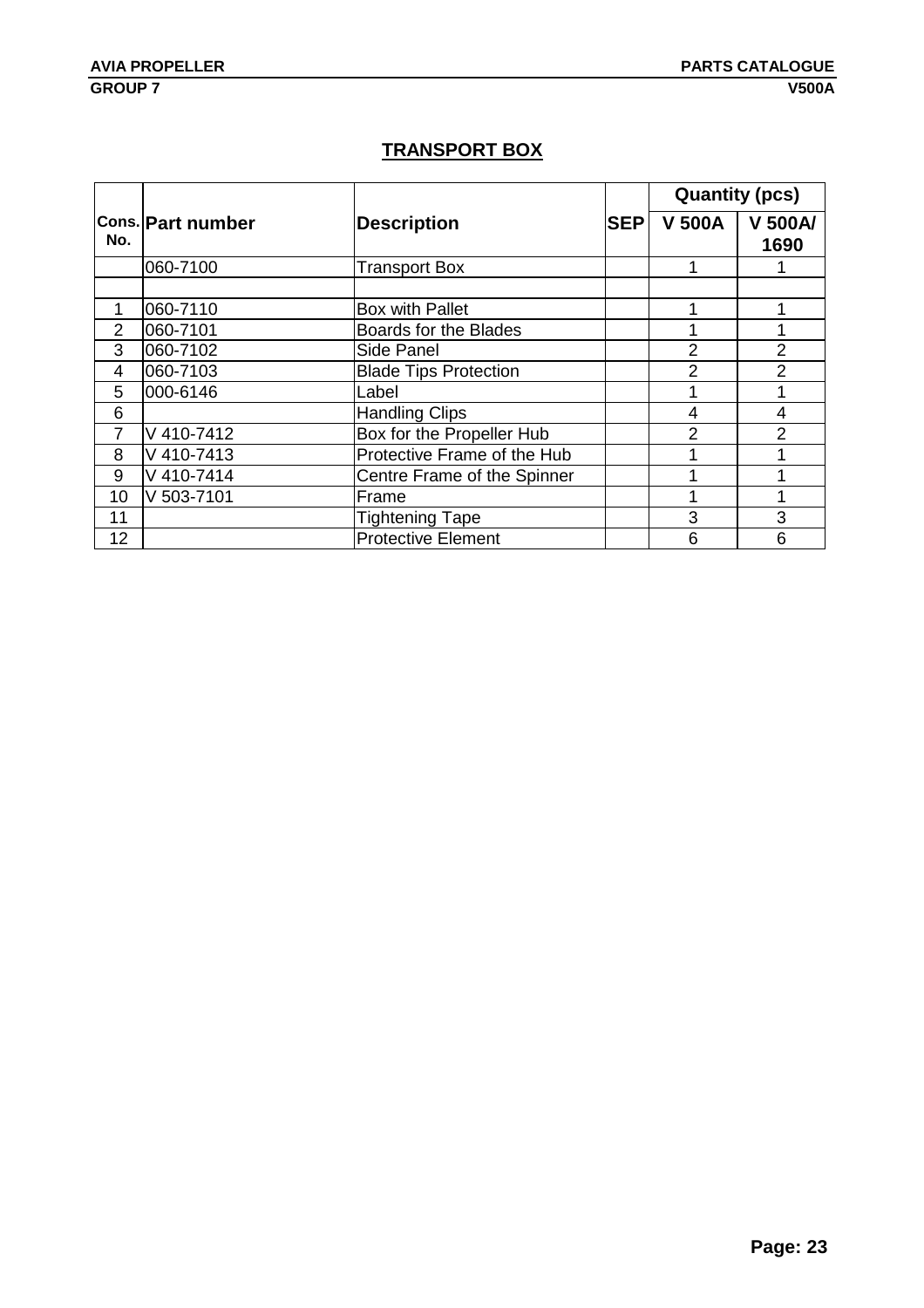**UNDONE**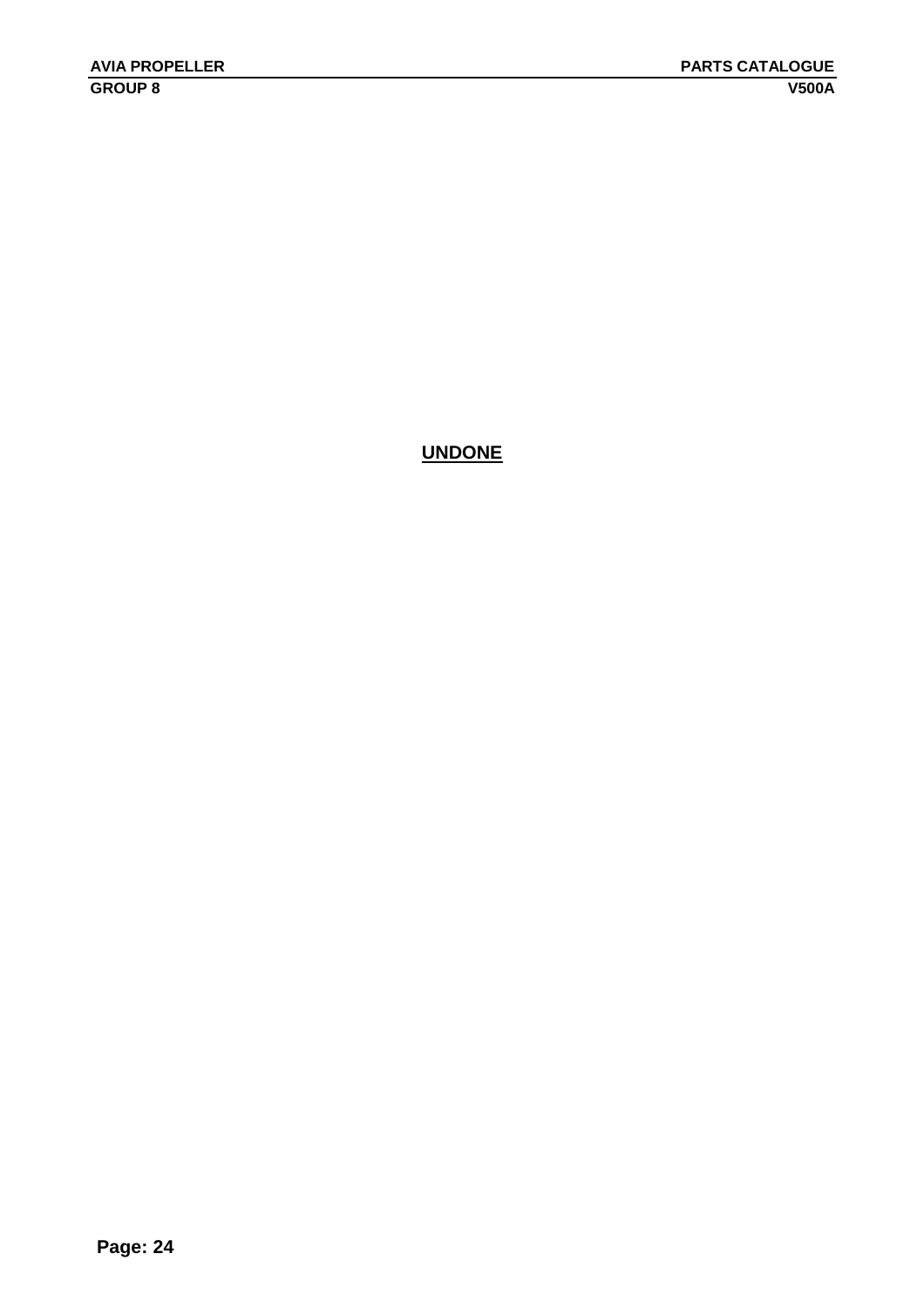#### **ASSEMBLY TOOLS**

Table contains tools for maintenance of the propellers V500A in service.

Perform the maintenance and repairs according to operation manual to maintain the propeller airworthiness.

Accessories for additional maintenance are stated under group 8.2.

|                |                          |                                                         |            |                | <b>Quantity (pcs)</b>  |  |
|----------------|--------------------------|---------------------------------------------------------|------------|----------------|------------------------|--|
| No.            | <b>Cons. Part number</b> | <b>Description</b>                                      | <b>SEP</b> | <b>V 500A</b>  | <b>V 500A/</b><br>1690 |  |
| 1              | V 506-7210               | Wrench for Cylinder Screw                               |            | 1              | 1                      |  |
| $\overline{2}$ | V 410-7204               | <b>Wrench for Clamp Bolt</b>                            |            | 1              | 1                      |  |
| $\overline{3}$ | V 506-7240               | Wrench for Holding the Oil<br><b>Distributor Flange</b> |            |                | 1                      |  |
| 4              | 218-8110                 | Wrench for flange Nut                                   |            | 1              | 1                      |  |
| 5              | V 506-7250               | <b>Propeller Flange Puller</b>                          |            |                | 1                      |  |
| 6              | V 506-7206               | Wrench for Governor mounting<br><b>Nuts</b>             |            |                | 1                      |  |
| $\overline{7}$ | 218-8107                 | Wrench for Oil Distributor Nut                          |            | 1              | 1                      |  |
| 8              | 060-7203                 | Wrench for Propeller Mounting<br><b>Nuts</b>            |            | 1              | 1                      |  |
| 9              | V 506-7270               | <b>Mounting Tubes</b>                                   |            | $\overline{2}$ | $\overline{2}$         |  |
| 10             | V 410-7205               | Mounting Tubes (Extension)                              |            | $\overline{2}$ | $\overline{2}$         |  |
| 11             |                          | 1,2x8x175 DIN 5265 Narex Screwdriver for spinner Screws |            |                | 1                      |  |
| 12             | 060-7201                 | Puller                                                  |            |                | 1                      |  |
| 13             | V 506-7300A              | Tool Bag                                                |            |                | 1                      |  |
| 14             | TONA "UMO 20"            | Torque Wrench                                           |            |                | 1                      |  |
| 15             | 8 ČSN 23 0710            | Wrench for Torque Wrench<br>Adjustment                  |            | 1              | 1                      |  |
| 16             | 4 ČSN 23 0710            | Wrench for adapters of torque<br>wrench                 |            | 1              | 1                      |  |
| 17             | 073-7403                 | <b>Extension</b>                                        |            | 1              | 1                      |  |
| 18             | 218-8115                 | for Installation of Bushing                             |            | $\overline{2}$ | $\overline{2}$         |  |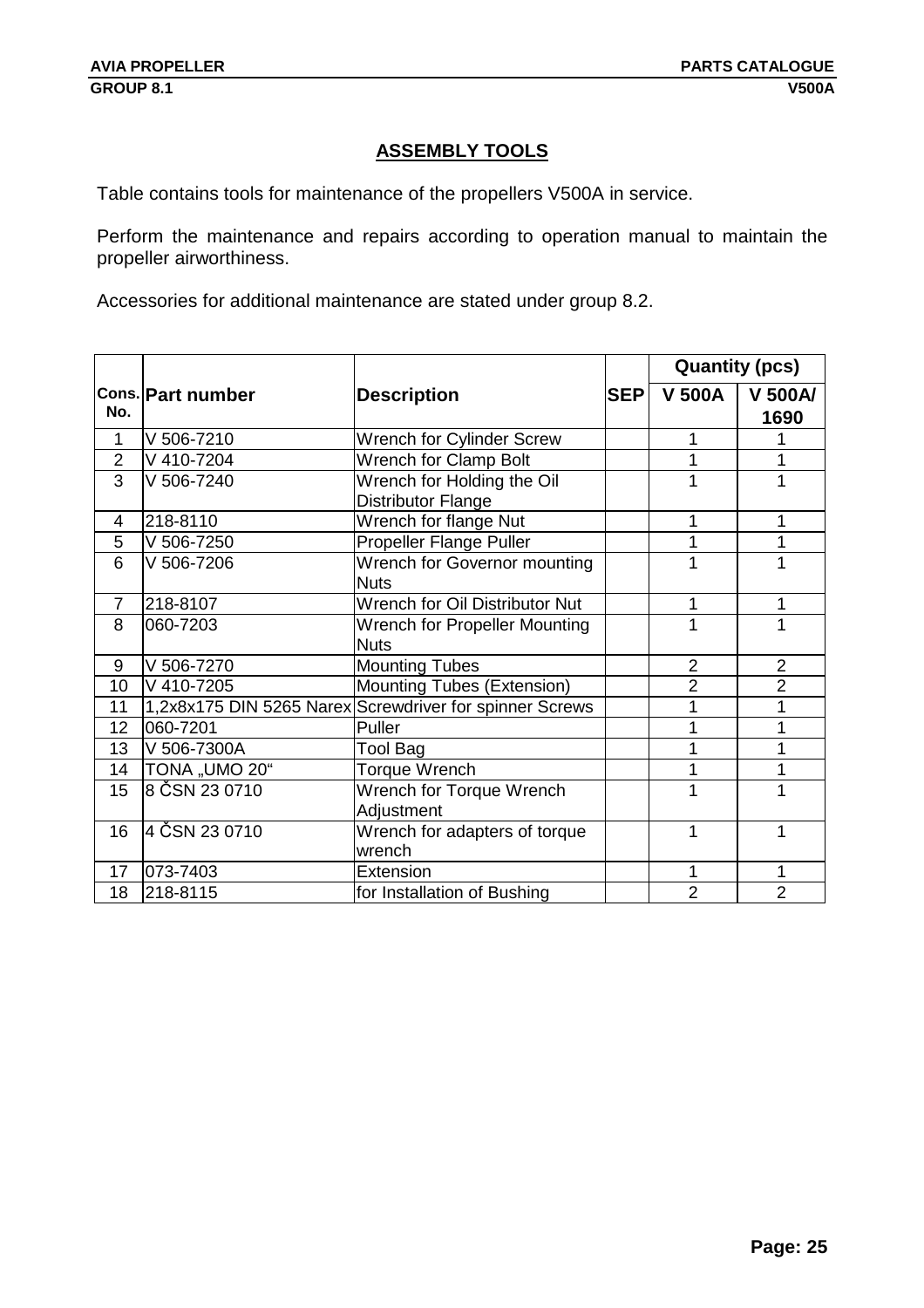#### **ACCESSORIES**

|     |                   |                                           |            | <b>Quantity (pcs)</b> |                        |
|-----|-------------------|-------------------------------------------|------------|-----------------------|------------------------|
| No. | Cons. Part number | <b>Description</b>                        | <b>SEP</b> | <b>V 500A</b>         | <b>V 500A/</b><br>1690 |
|     | 073-7401          | Wrench for preloading of blade<br>bearing |            |                       |                        |
| 2   | 073-7402          | Adapter                                   |            |                       |                        |
| 3   | 053-7210          | Wrench for Outer Ring                     |            |                       |                        |
| 4   | 13-81-1913        | <b>Clamp Remover</b>                      |            |                       |                        |
| 5   | TONA "UMO 10"     | <b>Torque Wrench</b>                      |            |                       |                        |
| 6   | 8 ČSN 23 0710     | Wrench for Torque Wrench<br>Adjustment    |            |                       |                        |
| 7   | 4 ČSN 23 0710     | Wrench for adapters of torque<br>wrench   |            |                       |                        |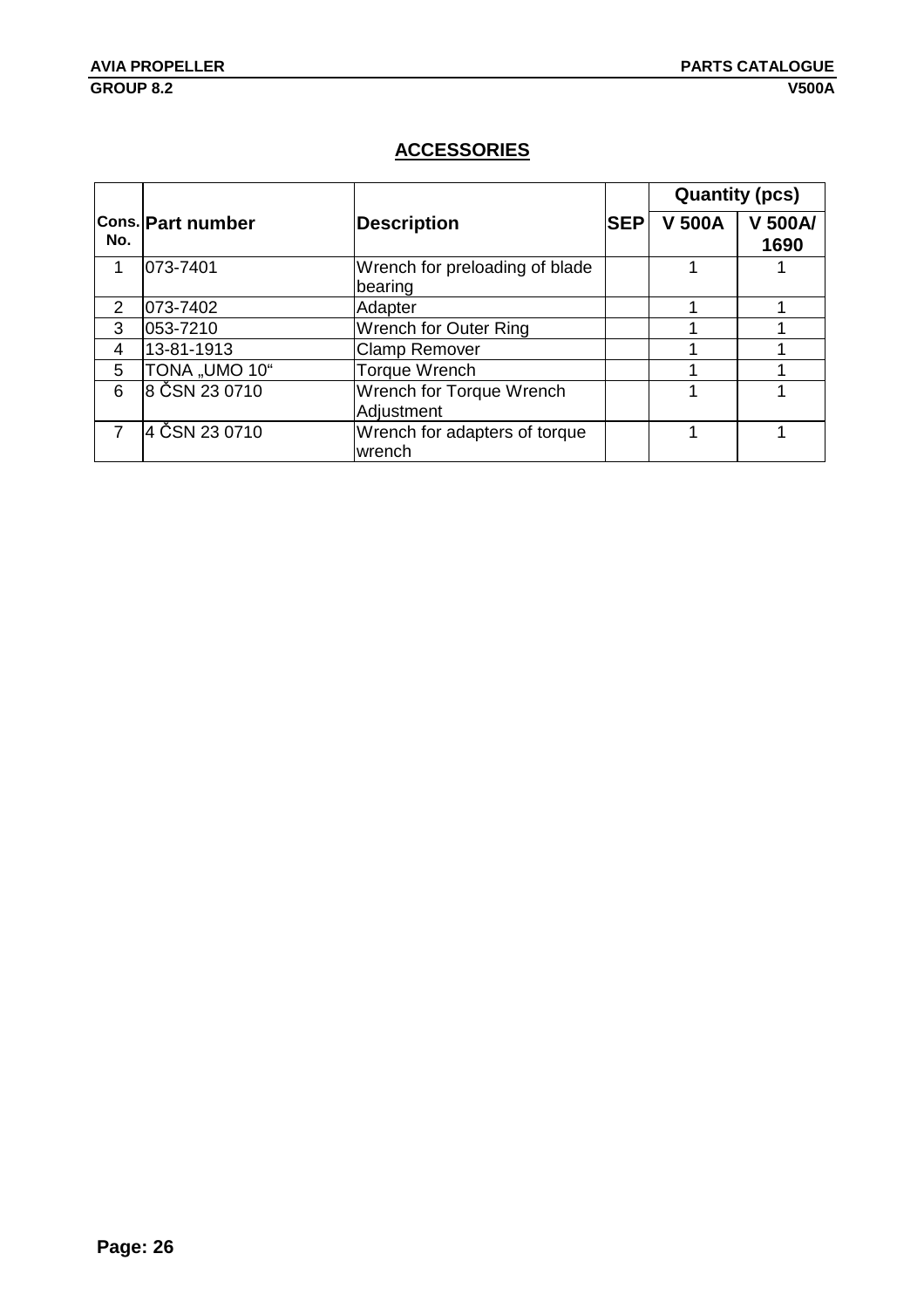### **TECHNICAL AND OPERATIONAL DOCUMENTATION**

| Cons.<br>No.   | Description                                              | Illustration                                           | No.                             |
|----------------|----------------------------------------------------------|--------------------------------------------------------|---------------------------------|
|                | Operation, Installation and<br><b>Maintenance Manual</b> |                                                        | 060-8911.7 CZ<br>060-8912.7 ENG |
| $\overline{2}$ | Parts Catalogue                                          | V 500A KATALOO<br>HAHRADNICH DILU<br><b>LECTLE AND</b> | 060-8921.7 CZ<br>060-8922.7 ENG |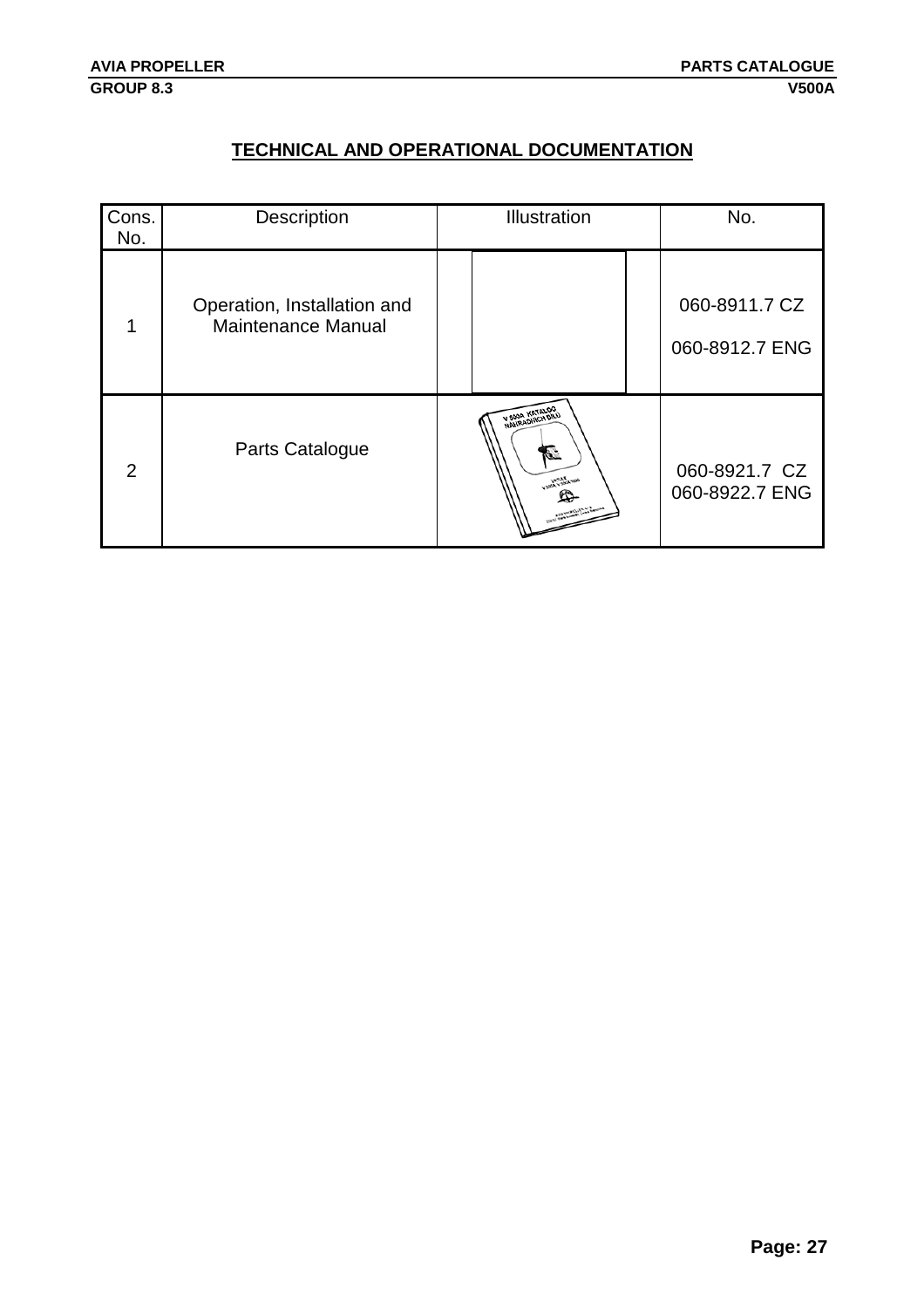**NUMERICAL INDEX**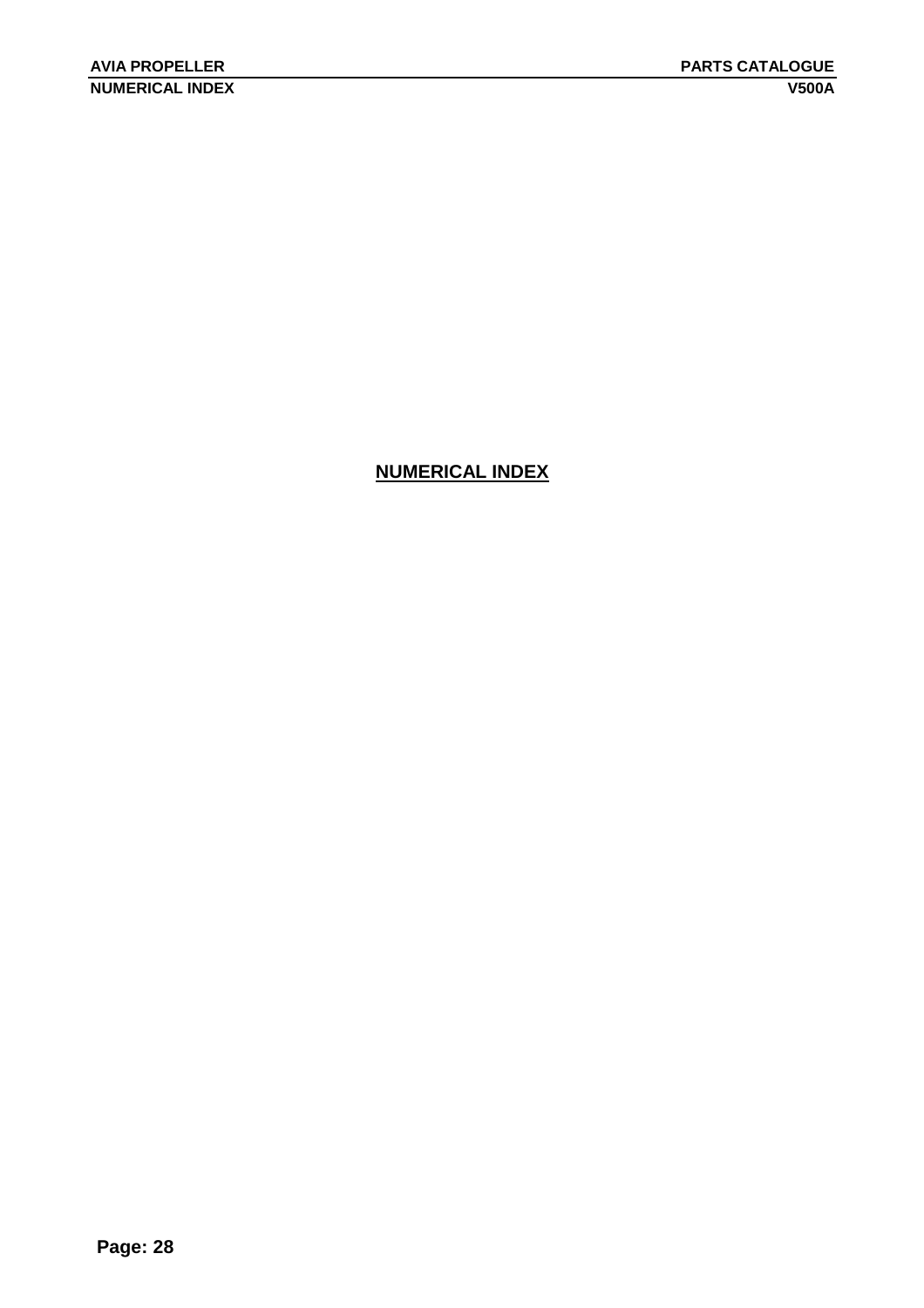**NUMERICAL INDEX V500A**

#### **INDEX OF SPARE PARTS ACCORDING TO PART NUMBERS**

| Part          | <b>Number</b>                              | Ref.                     | Part             | <b>Number</b>         | Ref.                             |
|---------------|--------------------------------------------|--------------------------|------------------|-----------------------|----------------------------------|
| <b>Number</b> | of Group                                   | <b>Number</b>            | <b>Number</b>    | of Group              | <b>Number</b>                    |
| 000-6087      | 22                                         | 12                       | 060-7101         | 7                     | $\overline{c}$                   |
|               | 8                                          | 6                        | 7102             | $\overline{7}$        | 3                                |
| 6146          | $\overline{7}$                             | 5                        | 7103             | $\overline{7}$        | $\overline{\mathcal{A}}$         |
|               |                                            |                          | 7110             | $\overline{7}$        | $\mathbf{1}$                     |
| 053-1000/79   | 0                                          | 1                        | 7201             | 8.1                   | 12                               |
|               | 1                                          | $1 - 6$                  | 7203             | 8.1                   | 8                                |
| 1001.7        | $\mathbf 1$                                | $\mathbf 1$              | 8911.7           | 8.3                   | $\overline{1}$                   |
| 2200          | $\overline{2}$                             | $\overline{2}$           | 8912.7           | 8.3                   | $\frac{1}{2}$                    |
|               | 22                                         | $1 - 8$                  | 8921.7           | 8.3                   |                                  |
| 2201          | 22                                         | 13                       |                  |                       |                                  |
| 2220          | 22                                         | $9 - 19$                 | 073-7401         | 8.2                   | $\mathbf 1$                      |
| 2221          | 22                                         | 9                        | 7402             | 8.2                   | $\overline{2}$                   |
| 2222          | 22                                         | 10                       | 7403             | 8.1                   | 17                               |
| 7210          | 8.2                                        | 3                        | 218-8107         | 8.1                   |                                  |
|               |                                            | $\mathbf{1}$             |                  |                       | $\overline{7}$<br>$\overline{4}$ |
| 060-0000      |                                            |                          | 8110             | 8.1                   |                                  |
|               | $\pmb{0}$                                  | $1 - 11$<br>$\mathbf 1$  | 8115             | 8.1                   | 18                               |
| 0000.1        |                                            |                          |                  |                       |                                  |
|               |                                            | $1 - 11$<br>11           | LN - 6011        | 0                     | $\overline{4}$                   |
| 0001          | $\begin{array}{c} 0 \\ 2 \\ 8 \end{array}$ | 1                        | 6012<br>6013     | 0<br>$\boldsymbol{0}$ | 4<br>4                           |
| 0002          |                                            | $\overline{7}$           | 6014             | $\overline{0}$        | $\overline{\mathbf{4}}$          |
| 0010.7        |                                            | 13                       | 6054             | 21.1                  | $\overline{7}$                   |
| 0020.7        |                                            | 14                       | 60,05x1,78-NBR70 | 22                    | $\overline{7}$                   |
| 2000          |                                            | $\overline{2}$           | 6057             | 21.1                  | $\bf 8$                          |
|               | $\begin{array}{c} 0 \\ 2 \\ 2 \end{array}$ | $1 - 17$                 | 17x2-NBR70       | 22                    | 8                                |
| 2001          |                                            | 13                       |                  |                       |                                  |
| 2100          | $\overline{2}$                             | $\mathbf{1}$             | $V$ 410 - 1      | 0                     | $\mathbf{1}$                     |
|               | 21                                         | $1 - 8$                  |                  | 1                     | $1 - 6$                          |
| 2102          | 21                                         | $\overline{4}$           | 1001             | 1                     | $\mathbf 1$                      |
| 2110          | 21                                         | 1                        | 1002             | 1                     | $\overline{\mathbf{c}}$          |
|               | 21.1                                       | $1 - 10$                 | 2211             | 22                    | $\overline{1}$                   |
| 2111          | 21.1                                       | $\overline{c}$           | 7204             | 8.1                   | $\overline{2}$                   |
| 2112          | 21.1                                       | 3                        | 7205             | 8.1                   | 10                               |
| 2113          | 21.1                                       | $\overline{\mathcal{A}}$ | 7412             | 7                     | $\overline{7}$                   |
| 2120          | 21.1                                       | $\overline{\mathbf{1}}$  | 7413             | $\overline{7}$        | $\bf 8$                          |
| 2300          | $\overline{2}$                             | 3                        | 7414             | $\overline{7}$        | 9                                |
|               | 23                                         | $1 - 10$                 |                  |                       |                                  |
| 2301          | 23                                         | $\overline{c}$           | V 415.1-10.06.1  | $\overline{c}$        | 14                               |
| 2302          | 23                                         | 3                        |                  | 8                     | 13                               |
| 2303          | 23                                         | $\overline{\mathbf{4}}$  | 106x2-NBR70      | 22                    | 14                               |
| 2304          | 23                                         | $\overline{1}$           |                  |                       |                                  |
| 4000          | $\pmb{0}$                                  | $\overline{3}$           | V 503-0005       | $\pmb{0}$             | 8                                |
| 7100          | $\overline{7}$                             | $1 - 12$                 | 0006             | 0                     | $\boldsymbol{9}$                 |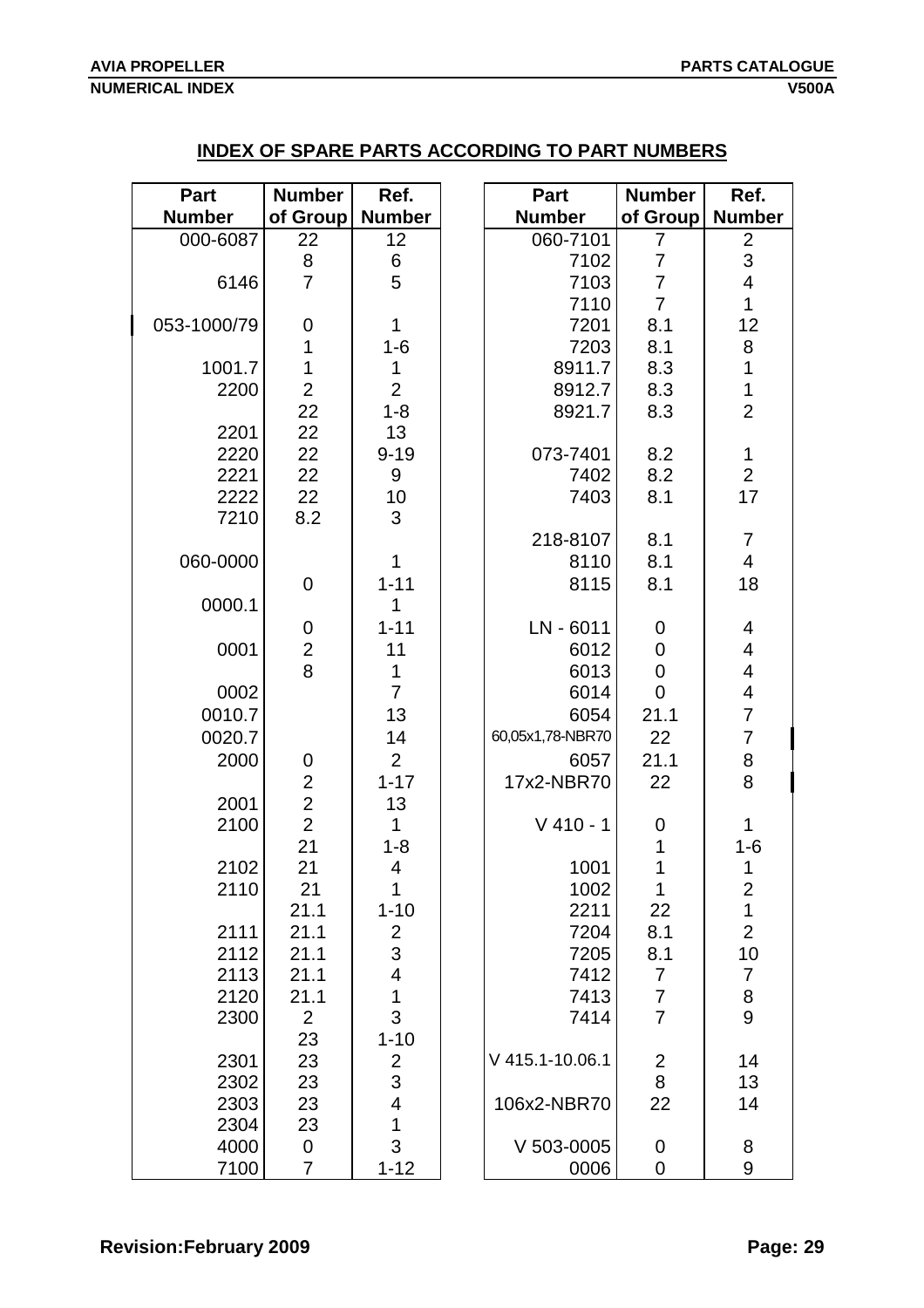| Part           | <b>Number</b>                              | Ref.                     | <b>Part</b>       | <b>Number</b>  | Ref.           |
|----------------|--------------------------------------------|--------------------------|-------------------|----------------|----------------|
| <b>Number</b>  | of Group                                   | <b>Number</b>            | <b>Number</b>     | of Group       | <b>Number</b>  |
| V 503-2005     | $\overline{2}$                             | 8                        | ČSN 02 1103.44    |                |                |
| 2101           | 21                                         | $\frac{2}{3}$            | M 5x18            | $\mathbf 0$    | 5              |
| 2103           | 21                                         |                          |                   |                |                |
| 7101           | $\overline{7}$                             | 10                       | ČSN 02 1155.44    |                |                |
|                |                                            |                          | M 5x16            |                | 8              |
| V 506-2001     | $\mathbf 2$                                | 4                        |                   |                |                |
| 2002           | $\overline{c}$                             | 5                        | ISO7434-14H       |                |                |
| 2003           | $\frac{2}{2}$                              | 6                        | M 5x8             | 23             | 8              |
| 2004           |                                            | $\overline{7}$           |                   |                |                |
| 2006           | $\overline{c}$                             | 9                        | ČSN 02 1208.54    |                |                |
|                | $\begin{array}{c} 8 \\ 2 \\ 8 \end{array}$ | 9                        | M 6x16            | 21             | 5              |
| 2007           |                                            | 10                       |                   |                |                |
|                |                                            | 10                       | ČSN 02 1701.14    |                |                |
| 2204           | 22                                         | 15                       | 5,3               | $\mathbf 0$    | $\overline{7}$ |
| 2205           | 22                                         | 16                       |                   |                |                |
| 2210           | 22                                         | $1 - 8$                  | ISO7090-200HV-B4L |                |                |
| 2212           | 22                                         | $\overline{2}$           | 6                 | 21             | 6              |
| 2213           | 22                                         | 3                        |                   |                |                |
| 2214           | 22                                         | $\overline{\mathcal{A}}$ | ČSN 02 1781.02    |                |                |
| 2215<br>2216   | 22<br>22                                   | 5<br>6                   | 3,2x25            | $\mathbf 0$    | 10             |
| 3004           | 21.1                                       | 5                        | ČSN 02 2150.1     |                |                |
| 3106           | 23                                         | 5                        | 4x10              | $\overline{2}$ | 12             |
|                | 8                                          | $\overline{\mathbf{4}}$  |                   |                |                |
| 3108           | 23                                         | 9                        | ISO2338-4m6x10-St | 21             | $\overline{7}$ |
| 3204           | $\mathbf{2}$                               | 15                       |                   |                |                |
|                | 8                                          | 3                        | ISO2338-4m6x12-St | 23             | 10             |
| 4002           | $\mathbf 0$                                | 11                       |                   |                |                |
|                | 8                                          | $\mathbf 2$              |                   |                |                |
| 7206           | 8.1                                        | 6                        | <b>DIN7993A</b>   |                |                |
| 7210           | 8.1                                        | 1                        | 12                | 22             | 17             |
| 7240           | 8.1                                        | 3                        |                   |                |                |
| 7250           | 8.1                                        | 5                        | ČSN 02 2925.2     |                |                |
| 7270           | 8.1                                        | 9                        | 90                | 22             | 11             |
| 7300A          | 8.1                                        | 13                       |                   |                |                |
|                |                                            |                          | ČSN 02 2931       |                |                |
| V 510-2108     | 23                                         | 6                        | 25                | 21.1           | 9              |
|                | 8                                          | 5                        |                   |                |                |
|                |                                            |                          | ISO3290-G10       |                |                |
| V 750-RU-090   | 23                                         | $\overline{7}$           | 7,938             | 22             | 18             |
|                |                                            |                          | 10                | 21.1           | 6              |
| VJ 6.506.1     |                                            | 4                        |                   |                |                |
|                |                                            |                          | ČSN 23 1476       |                |                |
| ČSN 02 1103.44 |                                            |                          | M 6               | 21.1           | 10             |
| M 5x12         | $\boldsymbol{0}$                           | 5                        |                   |                |                |
| M 5x16         | $\mathbf 0$                                | 5                        | ČSN 02 9280       |                |                |
|                |                                            |                          | 66x56             | 1              | 3              |